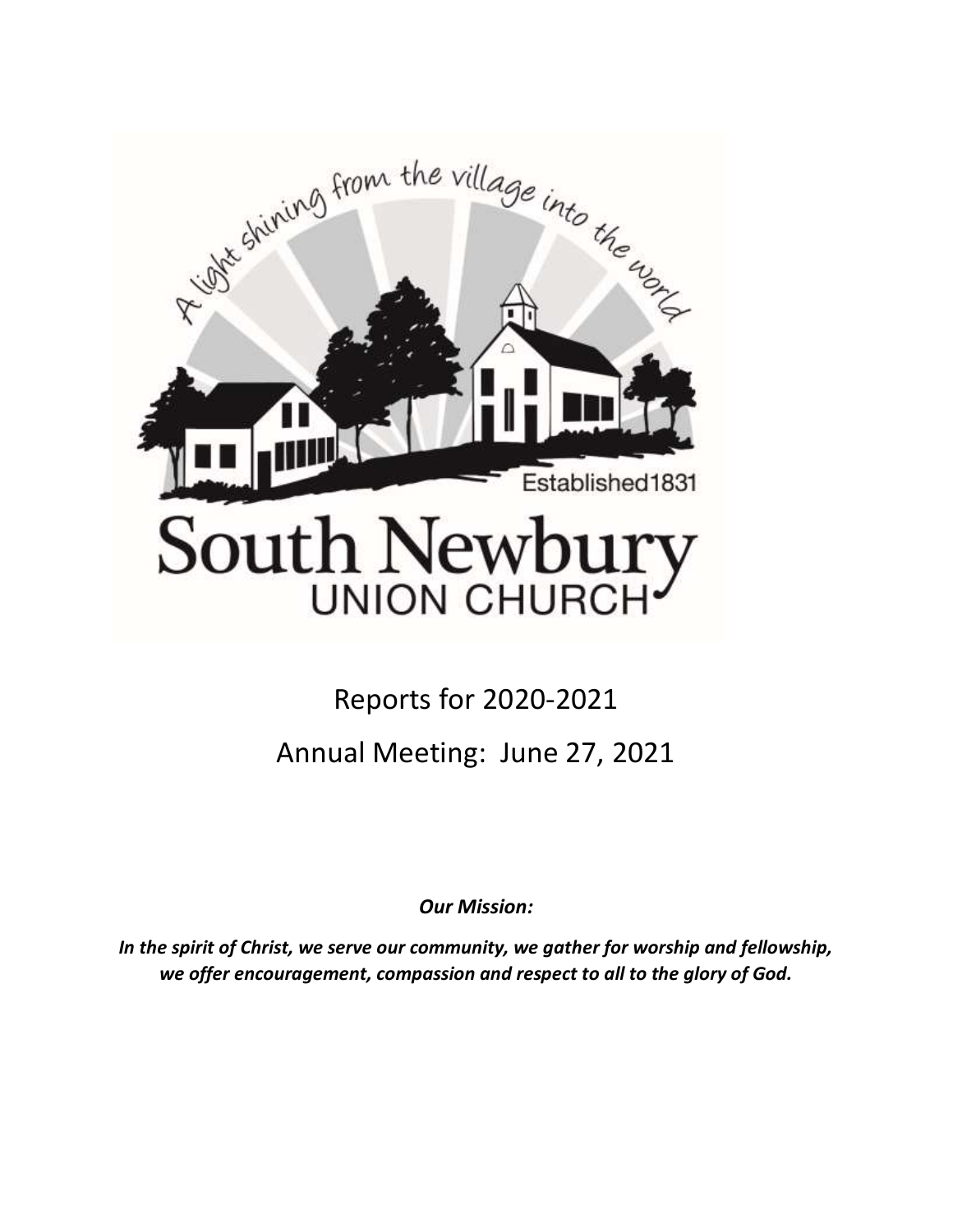# South Newbury Union Church 2020 Annual Meeting **Annual Report**

# **Table of Contents**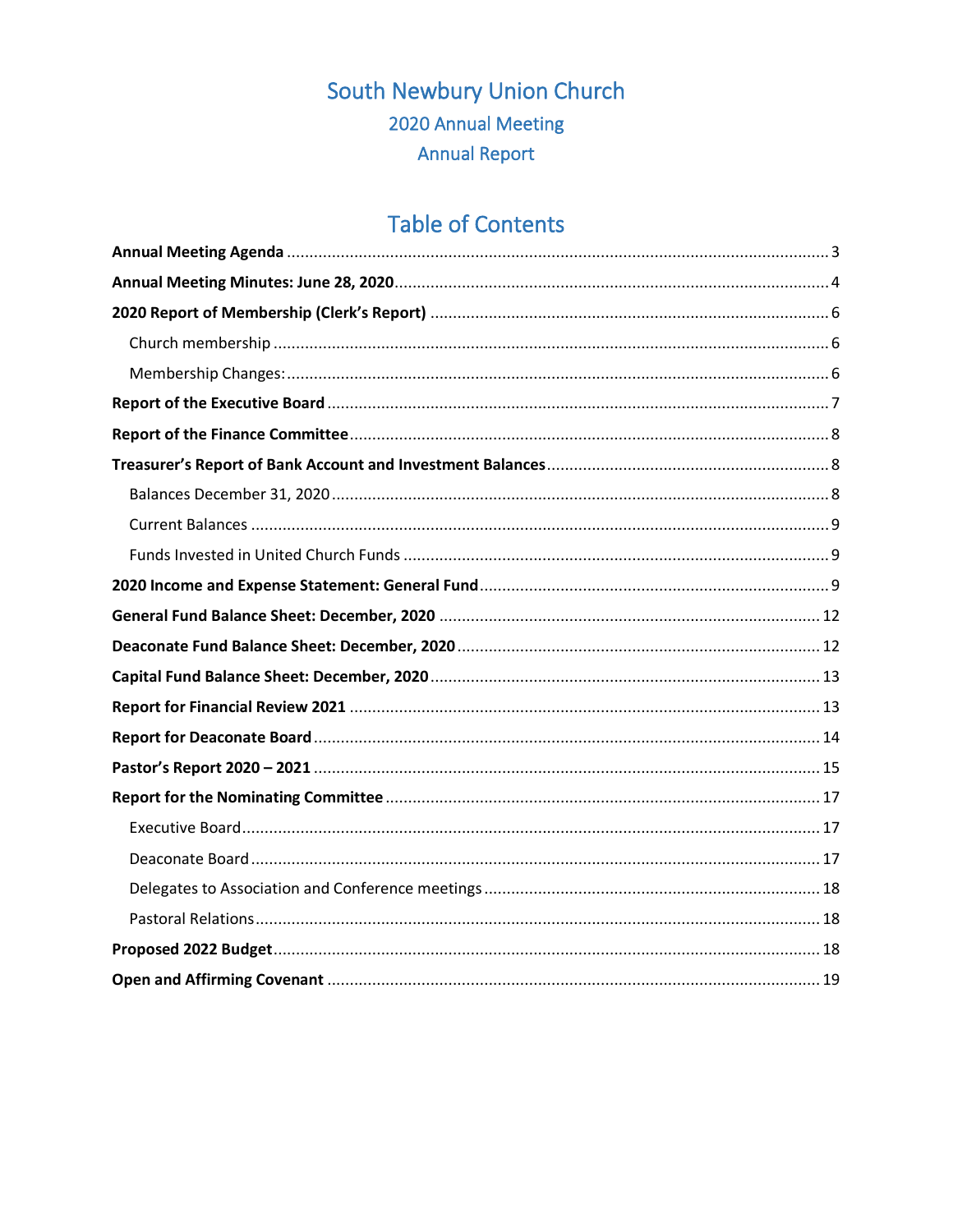South Newbury Union Church 2020 Annual Meeting Annual Report Annual Meeting Agenda **JUNE 27, 2021**

<span id="page-2-0"></span>Opening prayer

Establishing that a quorum is present

Reports

Nominating report and elections

2022 Budget

Bylaw amendments

Open and Affirming Covenant Consideration

Awards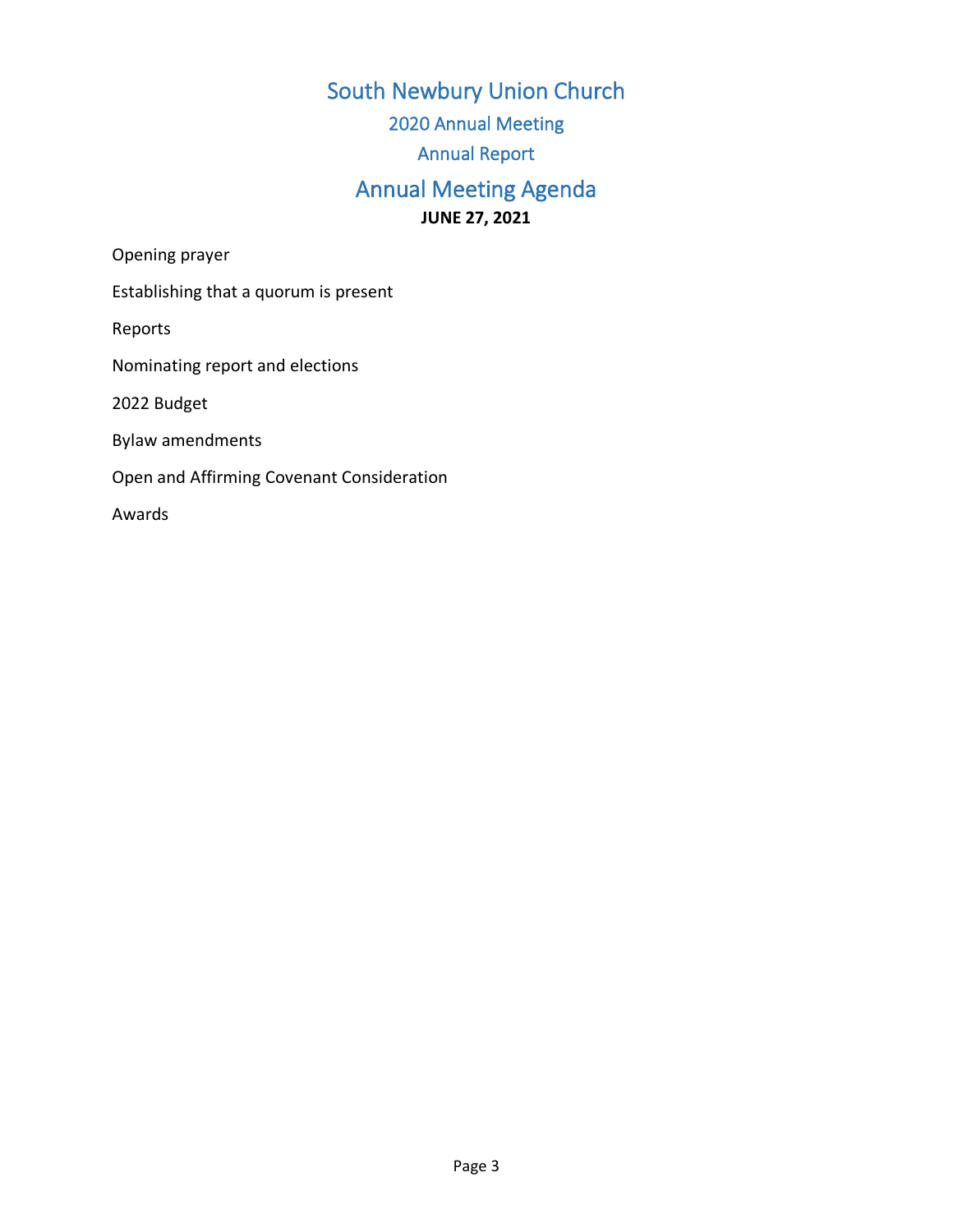# South Newbury Union Church 2020 Annual Meeting Annual Report Annual Meeting Minutes: June 28, 2020

<span id="page-3-0"></span>The 2020 Annual SNUC meeting was called to order at 10:45 am after a quorum was declared in attendance by Chairman Mary Smith. Pastor David Keller offered an opening prayer and then presented greetings from the pastor of our sister church in Zimbabwe

A motion to accept the agenda was made by Jim Schultz, seconded by Keira Rand, approved by the assembly.

Jim Schultz moved to accept the minutes of 2019 Annual meeting and the Clerk's report, seconded by Roberta Daw and approved by the assembly.

After a very quick review of the reports by the Executive board, Finance Committee, Financial Review, Stewardship Committee, the Diaconate and Pastor, and Income and Expense Reports, Roberta Daw moved for their acceptance, seconded by Christine Hill. The motion was approved by the assembly. A brief, if confused explanation, of the Balanced Sheets for the General, Diaconate and Capital funds was offered by Pastor David. Nancy Nichols reported that after "clarifications" in Power Church, the Income/expense statement recorded a surplus of \$2114.96 in the General Fund, astounding everyone.

An amended budget proposed for 2021 was passed. A new line item of \$180 /year (\$15/ month) was added to the expense side for Video Conferencing. \$1000 was subtracted under Fair Income because the pandemic made the \$2000 number doubtful. This changed the expected income to \$40,836 with the expense side changed to \$49,569. This left the budget deficit at \$8733. Acceptance was moved by Jim Schultz and seconded by Roberta Daw with unanimous approval of the assembly.

The nominating committee asked for volunteers for Financial Secretary, and no one responded. Nominations of Marj Schultz to Executive board and Gail Bostic, Chris Hill and Roberta Daw to the Diaconate Board were presented. Nancy Nichols moved for acceptance and seconded by Roberta Daw. Nominees were accepted and elected by the assembly.

Amendments as a whole package were presented. After much discussion that failed to pass. Three amendments 1) to allow nomination of Financial Secretary by the Executive Board 2) to allow electronic voting when necessary and 3) to allow special meetings for making amendments were passed. They are as follows:

Article V

Sec 1d: Officers may serve no more than two (2) consecutive terms in a particular position except conditions under Section 3.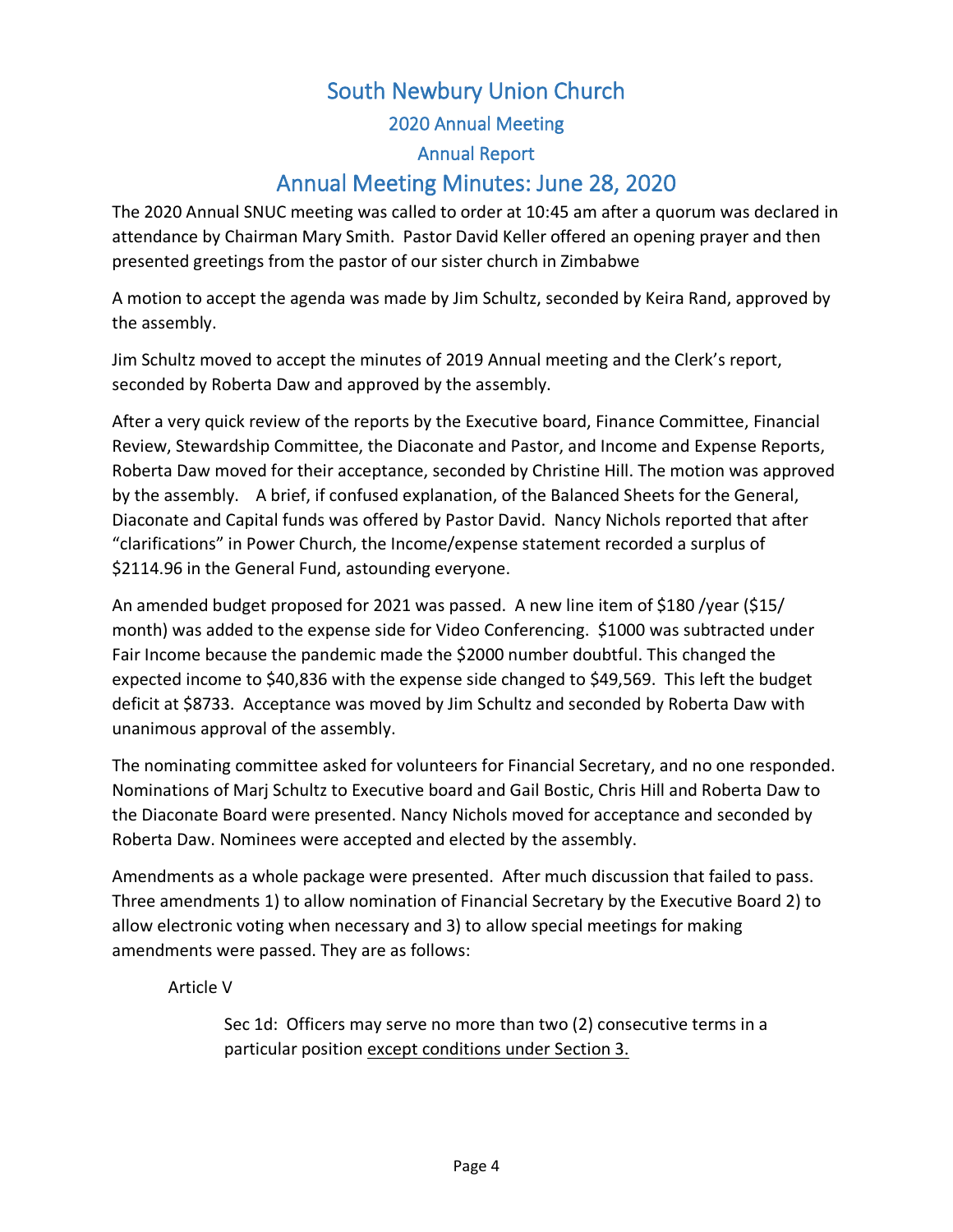### 2020 Annual Meeting

#### Annual Report

Sec. 2: There shall be two (2) Members at Large. One shall be elected by majority vote of members at the Annual Meeting for the term of two (2) years.

Sec. 3: If no one is nominated at the Annual Meeting for an officer or Member at Large of the Executive Board, or a member of the Board of Deacons, or if a vacancy occurs between Annual Meetings, the Executive Board may appoint a person to fill the vacancy, including person occupying that position prior to the Annual Meeting.

So moved by Roberta Daw, Seconded by Nancy Nichols, approved by voice vote of the assembly.

#### Article VII

Sec 2: If circumstances should occur when in-person meetings are inadvisable or cannot be held in a timely manner, church committees, boards and/or Congregational Meetings may employ electronic voting measures as long as the following conditions are met:

- A meeting utilizing telephonic or video conferencing capabilities is called according to the requirements for calling a meeting outlined in these by-laws.
- All decision-making members attending the meeting have the ability to communicate with one another.
- The vote can be taken and results announced in a live manner.
- \*Voting in such a manner is not in conflict with any other requirements of these bylaws.

Sec.3 Annual Meeting: The Annual Meeting shall be held on the 4<sup>th</sup> Sunday of June, following the worship service. Notice of the meeting shall be circulated by appropriate means at least two (2) weeks prior to the Meeting. Notice shall contain time, place and purpose of the Meeting including approval of the Annual Budget for the Fiscal Year (January 1 to December 31), review of the Annual Report, election of officers for the ensuing church year and any special matters to be considered for vote at such meeting. A quorum shall consist of at least twenty-five percent of members with voting privileges.

Sec.4: Special meetings may be called at any time by the Pastor or Executive Board. Notice of such meeting and the matters for which it is called shall be circulated by appropriate mean at least two weeks prior to such meeting. A quorum shall consist of at least twenty-five percent of voting members.

So moved by Nancy Nichols, seconded by Chris Hill. Approved by the assembly.

Article XIII (Formerly IXX) Amendment of By Laws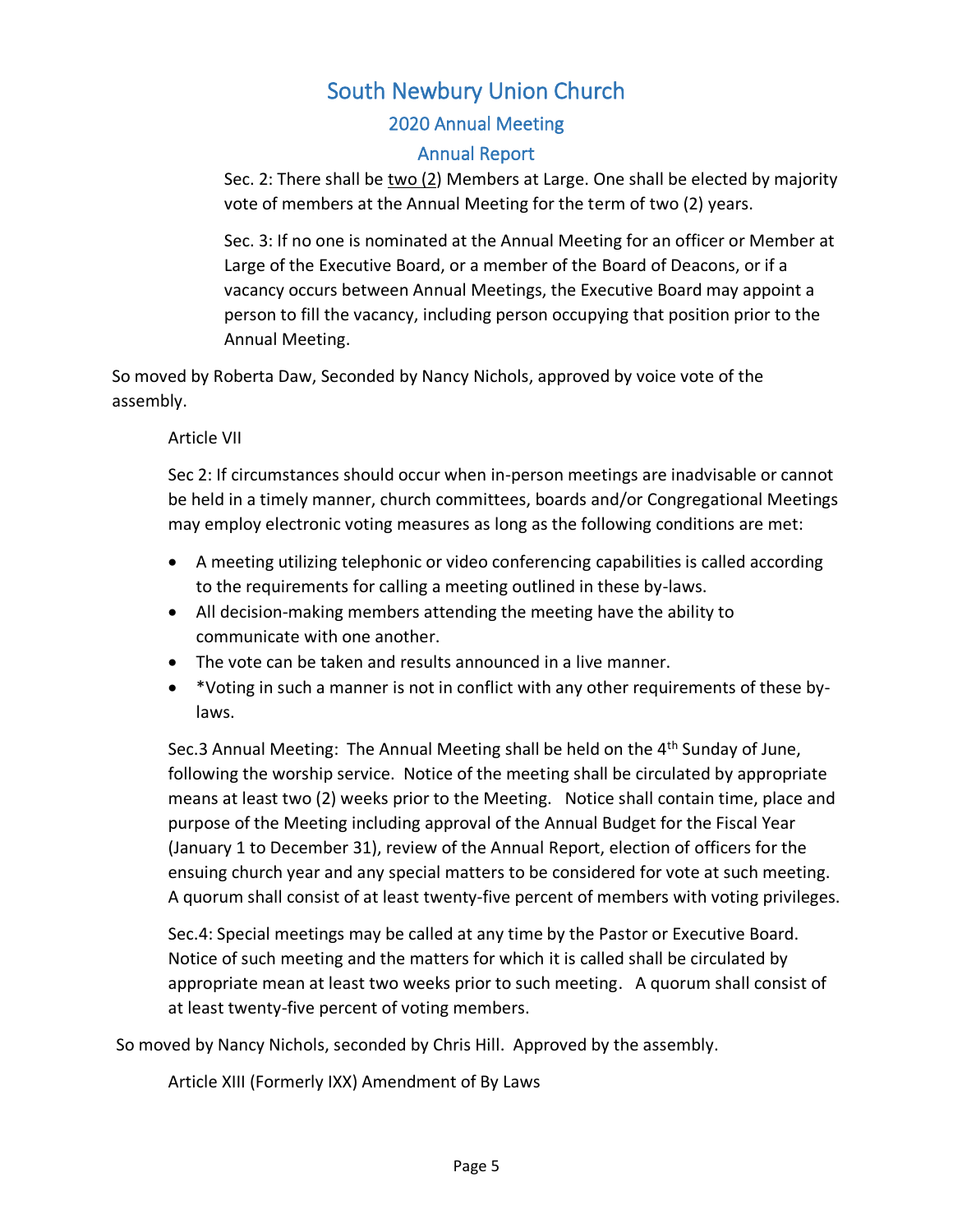### 2020 Annual Meeting

#### Annual Report

These By-laws may be amended at the Annual Meeting or at a specially called meeting of the church by a two-thirds vote of members present, provided the amendment has been submitted in writing at any previous Executive Board Meeting. Proposed amendments will be printed and available at least two weeks prior to Annual or special meeting and available in the church and Friendship House.

So moved by Jim Schultz, seconded by Pat Oakes. Approved with one objection by the assembly.

Roberta Daw with Keira Rand presented the opening salvo for on- going discussion for every member about SNUC becoming an "Open and Affirming" church. This means the church could become more proactive in inviting and welcoming LGBTQ people among others into the SNUC family.

Dependable Servant Awards were presented to Scott Wallace and to Mary Smith for their extraordinary work in the past year.

Mary Smith announced a joint meeting of the Executive Board and the Diaconate coming up in August to discuss leadership, needs and best practice for running the church among other issues.

David Keller thanked everyone for their work this day. He also reminded the assembly about the need for video equipment. He then led us with closing with the Lord's Prayer.

<span id="page-5-0"></span>Meeting adjourned at 12:11.

### 2020 Report of Membership (Clerk's Report)

#### <span id="page-5-1"></span>Church membership

Church membership December 31, 2019: 46 active 8 inactive

Membership December 31, 2020: 43 active 8 inactive

Total church membership December 31, 2020: 51

Church Society membership December 31, 2020: 10

#### <span id="page-5-2"></span>Membership Changes:

Loss by death 3

- Pat Chambers May 27, 2020
- Helga Thomas September 20, 2020
- Ona Ruchti December 10, 2020

No new members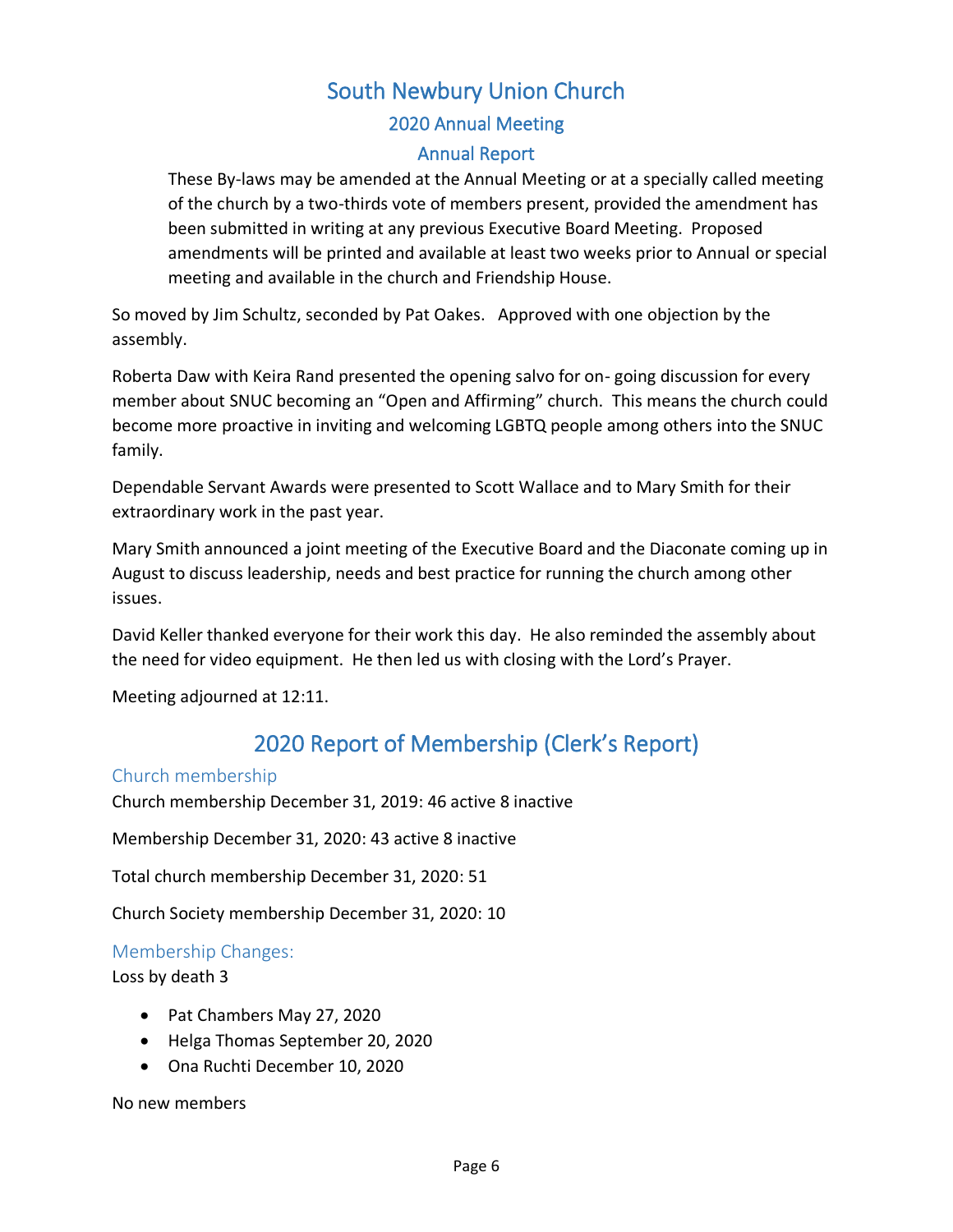### South Newbury Union Church 2020 Annual Meeting Annual Report Report of the Executive Board

<span id="page-6-0"></span>The past year has been a busy and amazing year for South Newbury Union Church. It began with our Annual Meeting in June 2020, where new officers for the forthcoming year were chosen.

At the Annual Meeting, it was voted to allow online voting during meetings, wither it is a regular or a special meeting. Three bylaws were passed to allow such to happen. We also passed a bylaw allowing a vacancy to be filled by Executive Board if no one is able to fill the open position.

The board approved monthly payments to pay down line of credit since September of last year. With a generous legacy gift, the line of credit was paid off at the beginning of March. With the remaining funds, the Executive Board voted on members for a build committee to move ahead with the Friendship House Capital Campaign.

The Capital Campaign Committee was reconstituted in late winter 2021, for purposes of fundraising for the renovation and expansion of the Friendship House so it can accommodate our vision of being a center for community life. As the pandemic changed just about everything, the Campaign Committee paused its work. In the fall of 2020, it began meeting again. The initial committee was comprised of Gail Bostic, Mary Smith, Heather Weir, and Maralyn Doyle. Maralyn stepped away from the committee in 2021. The committee has been preparing promotional materials, gathering information, and connecting with a variety of community leaders. We will officially 'launch' the fundraising effort when we have clear goals for fundraising and for construction.

With much appreciation to Heather Weir, church had a well-planned out Stewardship Campaign in the fall. Although with members pledging, we fell short of our financial goal. This spring, Heather and the financial committee held another campaign to increase pledges or pay forward with tithing to assist with our financial situation. It is concerning to me that the funds may not be there as we progress toward the later part of the year.

The church also continued to hold several fundraisers which were creative and successful. New this year were Valentine Baskets and several takeout dinners.

This winter brought forth some challenging times, as we moved the through pandemic. Great effort was made to hold our Children's Christmas Pageant and Christmas Eve Service but due to technical difficulties, the events were cancelled. We continued to venture through uncharted territory using virtual means for church services again. The congregation enjoyed the Easter Service, including Maundy Thursday via Facebook live. With the vaccine for Covid 19, many members of our congregation participated, enabling us to reopen for in person services on Mother's Day with CDC guidelines in place. Many changes continue to occur to allow our church to continue to "Be the Church."

Peace,

Mary Smith

Executive Board Chair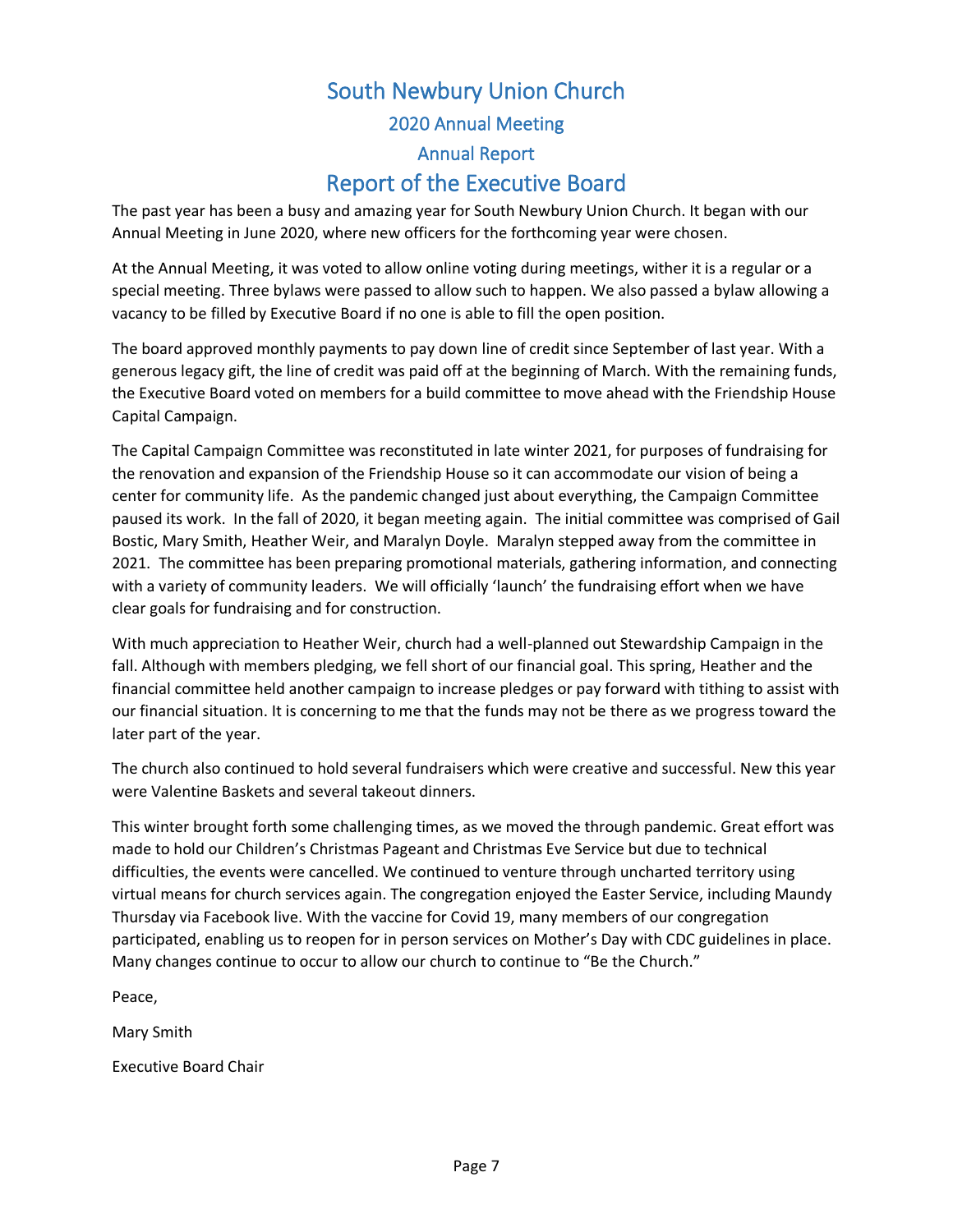### South Newbury Union Church 2020 Annual Meeting Annual Report Report of the Finance Committee

<span id="page-7-0"></span>In the ongoing effort to sort out the bookkeeping, changes have been made. Last year (2020) Jim Schultz did a review of accounting practices and balancing of accounts for the year 2019. You might remember that he found a number of errors in all three accounts. With his help, many, but not all, of the errors were corrected. In the 2020 year, David and Nancy started using a computerized "reconciliation" application in Power Church. They employed a technician from Power Church to learn how to use this. They were finally able to "balance the checkbook", that is inputted numbers matched the bank statements. In Jim's review of 2020 accounts (see Fiscal Review Report) Jim found significantly fewer errors and was able to facilitate the corrections and still keep the checkbook balanced.

There were also changes in the actual counting practices. Four counters were added to the roster. Also new forms to record the raw data income for bank deposits and the Financial Secretary's records were part of a more consistent process. A minor but significant practice of putting Deaconate and General Funds in separate deposit bags helped keep money from going accidently into wrong accounts.

Financial Secretary Heater Weir, Treasurer Nancy Nichols, Pastor David Keller, and Reviewer Jim Schultz have spent countless hours trying to balance the church's checkbook and record income and expenses in a timely and accurate manner. One can see great improvements in the last two years. Looking forward in this challenging job, we reluctantly see Nancy Nichols stepping down as Treasurer due to term limits.

Also we have had to accept Doris Newell's retirement from the counting Roster. Their work showed an honest and diligent effort in an onerous task. Thank you and you will be missed in these roles.

SNUC was blessed this 2021 with a Legacy Gift to the Capital Campaign. Because of this generosity, SNUC was able to pay off the entire Letter of Credit Debt. The Executive Board and Finance Committee are currently working with United Church Funds to determine the best investment of remaining monies. Thank you to the person who so generously gave to the ongoing Campaign.

In the year 2020 a deficit budget was approved for 2021. For the second year in a row we were forced to ask for additional funds from the congregation to pay bills. Thanks go out to all who were willing and able to help. Workers on fund raisers have already done an outstanding job to improve our financial standing in 2021. Their creativity during the pandemic time was impressive. At this year's Annual Meeting however, we are presenting a "balanced Budget" for 2022 by adding \$5000 to hoped-for income. "Aim High" is the goal. Please remember us during the Stewardship Campaign.

Respectfully Submitted,

<span id="page-7-1"></span>Marj Schultz

### Treasurer's Report of Bank Account and Investment Balances

#### <span id="page-7-2"></span>Balances December 31, 2020

| <b>General Fund</b> | \$1,228.65  |
|---------------------|-------------|
| Deacon Fund         | \$13,482.07 |
| Capital Fund        | \$19,022.17 |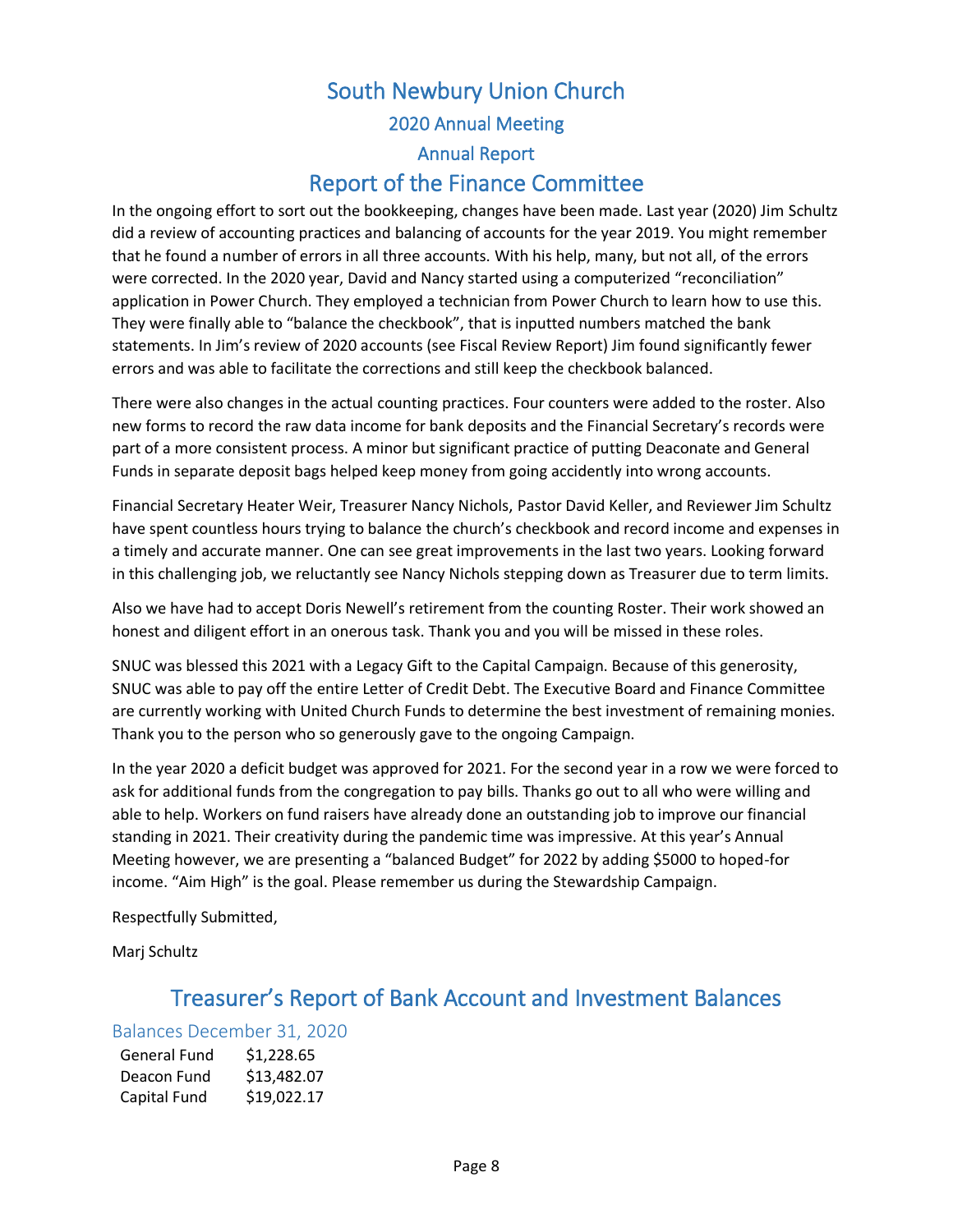# South Newbury Union Church 2020 Annual Meeting Annual Report

#### <span id="page-8-0"></span>Current Balances

Balances as of June 17, 2021

| <b>General Fund</b> | \$3,822.71  |
|---------------------|-------------|
| Savings Acct        | \$285.13    |
| Deacon Fund         | \$9,676.73  |
| Capital Fund        | \$63,450.23 |

<span id="page-8-1"></span>Funds Invested in United Church Funds

<span id="page-8-2"></span>

| General Fund "Contingency" | \$1,495.40 |
|----------------------------|------------|
| Capital Fund               | \$5,308.75 |

### 2020 Income and Expense Statement: General Fund

#### **General Fund 01: January, 2020 – December, 2020**

#### **\*\*Unposted Transactions have been included in this report\*\***

|                               | <b>Account</b> |             |             | <b>Budget</b>     |
|-------------------------------|----------------|-------------|-------------|-------------------|
| Catgeory                      | <b>Nbr</b>     | 2020 Actual | 2020 Budget | <b>Difference</b> |
| <b>INCOME</b>                 | 4000           |             |             |                   |
| <b>CONTRIBUTION INCOME</b>    | 4010           |             |             |                   |
| Pledges                       | 4030           | \$26,786.50 | \$28,736.00 | $-$1,949.50$      |
| Offerings                     | 4040           | 7,983.10    | 7,000.00    | 983.10            |
|                               |                |             |             |                   |
| Subtotal Contribution Income  | 4010           | 34,769.60   | 35,736.00   | $-966.40$         |
|                               |                |             |             |                   |
| <b>MISCELLANEOUS INCOME</b>   | 4600           |             |             |                   |
| <b>Building Use Income</b>    | 4610           | 475.00      | 50.00       | 425.00            |
| Miscellaneous Income          | 4620           | 79.43       | 0.00        | 79.43             |
| Ida Redington Funds           | 4630           | 70.40       | 40.00       | 30.40             |
|                               |                |             |             |                   |
| Subtotal Miscellaneous Income | 4600           | 624.83      | 90.00       | 534.83            |
|                               |                |             |             |                   |
| <b>FUNDRAISING INCOME</b>     | 4700           |             |             |                   |
| <b>Dinners</b>                | 4710           | 6,101.00    | 5,500.00    | 601.00            |
| Fair                          | 4720           | 971.00      | 2,000.00    | $-1,029.00$       |
|                               |                |             |             |                   |
| Subtotal Fundraising Income   | 4700           | 7,072.00    | 7,500.00    | $-428.00$         |
|                               |                |             |             |                   |
| <b>TOTAL INCOME</b>           |                | 42,466.43   | 43,326.00   | $-859.57$         |
|                               |                |             |             |                   |
| <b>EXPENSES</b>               | 5000           |             |             |                   |
| PASTORAL STAFF                | 5050           |             |             |                   |
| PASTORAL SALARIES             | 5055           |             |             |                   |
| <b>SENIOR PASTOR</b>          | 5060           |             |             |                   |
| SP Salary                     | 5061-001       | \$1,372.00  | \$2,350.00  | \$978.00          |
| SP Housing                    | 5062-002       | 19,998.00   | 20,000.00   | 2.00              |
| SP Retirement                 | 5063-003       | 2,516.61    | 3,381.00    | 864.39            |
| Life and Disability           | 5065-006       | 353.51      | 363.00      | 9.49              |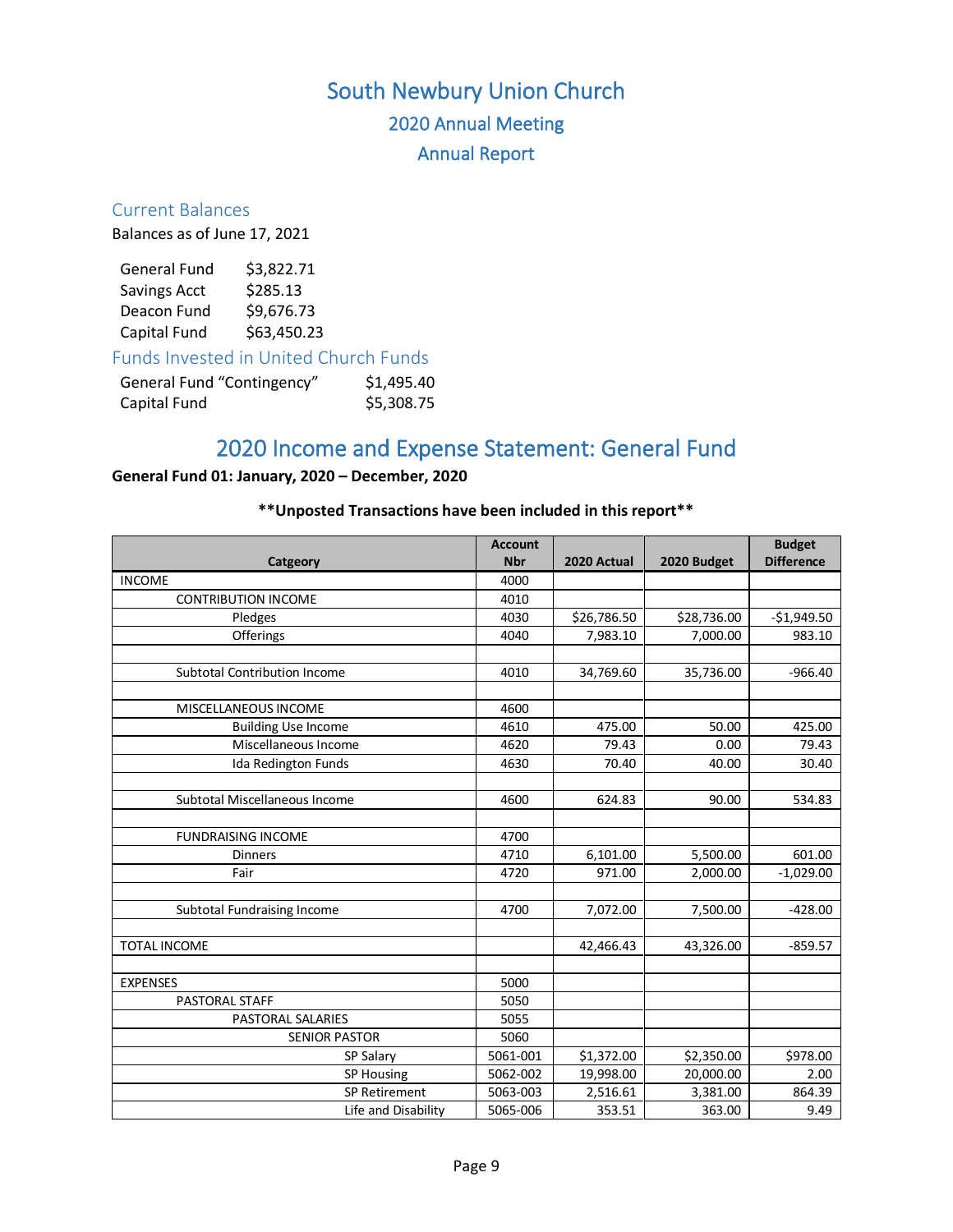### 2020 Annual Meeting

### Annual Report

|                                   | <b>Account</b> |             |             | <b>Budget</b>     |
|-----------------------------------|----------------|-------------|-------------|-------------------|
| Catgeory                          | <b>Nbr</b>     | 2020 Actual | 2020 Budget | <b>Difference</b> |
| Continuing Education              | 5065-008       | 0.00        | 350.00      | 350.00            |
|                                   |                |             |             |                   |
| <b>Subtotal Senior Pastor</b>     | 5060           | 24,240.12   | 26,444.00   | 2,203.88          |
|                                   |                |             |             |                   |
| <b>MUSIC STAFF</b>                | 5080           |             |             |                   |
| Musician's Salary                 | 5081-001       | 2,240.00    | 2,880.00    | 640.00            |
| Pianist Salary                    | 5081-002       | 1,600.00    | 900.00      | $-700.00$         |
| <b>Subtotal Music Staff</b>       | 5080           | 3,840.00    | 3,780.00    | $-60.00$          |
|                                   |                |             |             |                   |
| <b>Subtotal Pastoral Staff</b>    | 5050           | 28,080.12   | 30,224.00   | 2,143.88          |
|                                   |                |             |             |                   |
| <b>ADMINISTRATIVE EXPENSE</b>     | 5400           |             |             |                   |
| ADVERTISING                       | 5410           |             |             |                   |
| Advertising                       | 5414           | 819.90      | 600.00      | $-219.90$         |
| <b>Bank Charges</b>               | 5420           | 20.00       | 50.00       | 30.00             |
| Electronic giving charge          | 5425           | 199.37      | 0.00        | $-199.37$         |
|                                   |                |             |             |                   |
| <b>Subtotal Bank Charges</b>      | 5420           | 219.37      | 50.00       | $-169.37$         |
|                                   |                |             |             |                   |
| <b>Office Supplies</b>            | 5430           | 19.99       | 250.00      | 230.01            |
| Postage                           | 5440           | 503.50      | 400.00      | $-103.50$         |
| Printing                          | 5450           | 261.71      | 300.00      | 38.29             |
| Property & Liability Ins          | 5460           | 2,512.00    | 2,512.00    | 0.00              |
| Mileage Reimbursements            | 5470           | 103.00      | 1,100.00    | 997.00            |
| <b>Copier Maintenance</b>         | 5490           | 377.65      | 500.00      | 122.35            |
| <b>PHONES</b>                     | 5515           |             |             |                   |
| Church Phone                      | 5517           | 842.30      | 980.00      | 137.70            |
| <b>INTERNET</b>                   | 5550           |             |             |                   |
| Internet (with phone)             | 5551           | 0.00        | 720.00      | 720.00            |
| Website                           | 5555           | 63.95       | 40.00       | $-23.95$          |
| <b>Internet Access</b>            | 5560           | 530.05      | 0.00        | $-530.05$         |
| <b>Constant Contact Contract</b>  | 5565           | 154.00      | 170.00      | 16.00             |
| video conferencing (zoom)         | 5566           | 119.92      | 0.00        | $-119.92$         |
|                                   |                |             |             |                   |
| Subtotal Internet                 | 5550           | 867.92      | 930.00      | 62.08             |
| <b>COMPUTER EXPENSES</b>          | 5570           |             |             |                   |
|                                   | 5574           | 149.00      | 0.00        | $-149.00$         |
| Computer Software<br>Tech support | 5575           | 35.00       | 0.00        | $-35.00$          |
| <b>Support Contracts</b>          | 5576           | 163.99      | 0.00        | $-163.99$         |
|                                   |                |             |             |                   |
| <b>Subtotal Computer Expenses</b> | 5570           | 347.99      | 0.00        | $-347.99$         |
|                                   |                |             |             |                   |
| Subtotal Administrative Expense   | 5400           | 6,875.33    | 7,622.00    | 746.67            |
|                                   |                |             |             |                   |
| <b>BUILDING &amp; GROUNDS</b>     | 5600           |             |             |                   |
| <b>UTILITIES</b>                  | 5630           |             |             |                   |
| Electricity - Church              | 5635           | 416.18      | 500.00      | 83.82             |
| Electricity - Friendship          | 5636           | 1,705.74    | 1,400.00    | $-305.74$         |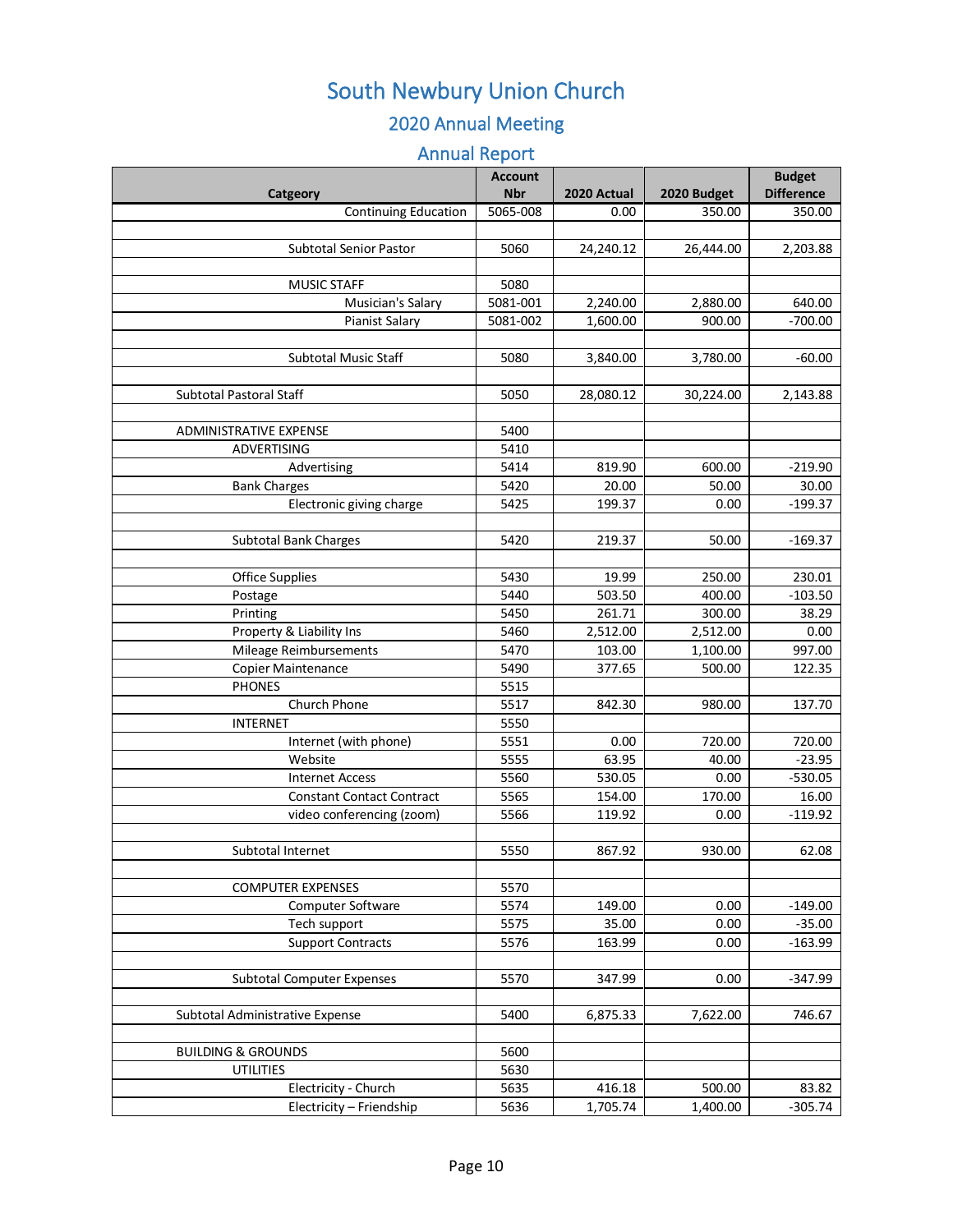### 2020 Annual Meeting

### Annual Report

| <b>Account</b> |                                                                                                                                                                                              |                                                                                                                                                                       | <b>Budget</b>                                                                                                                                                                     |
|----------------|----------------------------------------------------------------------------------------------------------------------------------------------------------------------------------------------|-----------------------------------------------------------------------------------------------------------------------------------------------------------------------|-----------------------------------------------------------------------------------------------------------------------------------------------------------------------------------|
| <b>Nbr</b>     | 2020 Actual                                                                                                                                                                                  | 2020 Budget                                                                                                                                                           | <b>Difference</b>                                                                                                                                                                 |
| 5637           | 2,369.02                                                                                                                                                                                     | 1,400.00                                                                                                                                                              | $-969.02$                                                                                                                                                                         |
| 5638           | 1,421.22                                                                                                                                                                                     | 2,000.00                                                                                                                                                              | 578.78                                                                                                                                                                            |
| 5645           | 136.95                                                                                                                                                                                       | 0.00                                                                                                                                                                  | $-136.95$                                                                                                                                                                         |
|                |                                                                                                                                                                                              |                                                                                                                                                                       |                                                                                                                                                                                   |
|                |                                                                                                                                                                                              |                                                                                                                                                                       | $-749.11$                                                                                                                                                                         |
|                |                                                                                                                                                                                              |                                                                                                                                                                       |                                                                                                                                                                                   |
|                |                                                                                                                                                                                              |                                                                                                                                                                       |                                                                                                                                                                                   |
|                |                                                                                                                                                                                              |                                                                                                                                                                       | 500.00                                                                                                                                                                            |
|                |                                                                                                                                                                                              |                                                                                                                                                                       | 428.13                                                                                                                                                                            |
|                |                                                                                                                                                                                              |                                                                                                                                                                       |                                                                                                                                                                                   |
|                |                                                                                                                                                                                              |                                                                                                                                                                       | 928.13                                                                                                                                                                            |
|                |                                                                                                                                                                                              |                                                                                                                                                                       |                                                                                                                                                                                   |
|                |                                                                                                                                                                                              |                                                                                                                                                                       | 179.02                                                                                                                                                                            |
|                |                                                                                                                                                                                              |                                                                                                                                                                       |                                                                                                                                                                                   |
|                |                                                                                                                                                                                              |                                                                                                                                                                       |                                                                                                                                                                                   |
|                |                                                                                                                                                                                              |                                                                                                                                                                       | 600.00                                                                                                                                                                            |
|                |                                                                                                                                                                                              |                                                                                                                                                                       | $-51.90$                                                                                                                                                                          |
|                |                                                                                                                                                                                              |                                                                                                                                                                       |                                                                                                                                                                                   |
|                |                                                                                                                                                                                              |                                                                                                                                                                       | 548.10                                                                                                                                                                            |
|                |                                                                                                                                                                                              |                                                                                                                                                                       |                                                                                                                                                                                   |
|                |                                                                                                                                                                                              |                                                                                                                                                                       | 300.00                                                                                                                                                                            |
|                |                                                                                                                                                                                              |                                                                                                                                                                       | $-17.97$                                                                                                                                                                          |
|                |                                                                                                                                                                                              |                                                                                                                                                                       |                                                                                                                                                                                   |
| 6200           | 17.97                                                                                                                                                                                        | 300.00                                                                                                                                                                | 282.03                                                                                                                                                                            |
|                |                                                                                                                                                                                              |                                                                                                                                                                       |                                                                                                                                                                                   |
| 6275           |                                                                                                                                                                                              |                                                                                                                                                                       |                                                                                                                                                                                   |
| 6287           | 341.39                                                                                                                                                                                       | 75.00                                                                                                                                                                 | $-266.39$                                                                                                                                                                         |
| 6450           |                                                                                                                                                                                              |                                                                                                                                                                       |                                                                                                                                                                                   |
| 6455           | 2,311.87                                                                                                                                                                                     | 2,000.00                                                                                                                                                              | $-311.87$                                                                                                                                                                         |
| 6460           | 27.00                                                                                                                                                                                        | 0.00                                                                                                                                                                  | $-27.00$                                                                                                                                                                          |
|                | 17.97                                                                                                                                                                                        | 50.00                                                                                                                                                                 | 32.03                                                                                                                                                                             |
|                |                                                                                                                                                                                              |                                                                                                                                                                       |                                                                                                                                                                                   |
| 6450           |                                                                                                                                                                                              |                                                                                                                                                                       | $-306.84$                                                                                                                                                                         |
|                |                                                                                                                                                                                              |                                                                                                                                                                       |                                                                                                                                                                                   |
|                |                                                                                                                                                                                              |                                                                                                                                                                       | 256.90                                                                                                                                                                            |
|                |                                                                                                                                                                                              |                                                                                                                                                                       |                                                                                                                                                                                   |
|                |                                                                                                                                                                                              |                                                                                                                                                                       |                                                                                                                                                                                   |
|                |                                                                                                                                                                                              |                                                                                                                                                                       |                                                                                                                                                                                   |
|                |                                                                                                                                                                                              |                                                                                                                                                                       | 300.00                                                                                                                                                                            |
|                |                                                                                                                                                                                              |                                                                                                                                                                       | $-59.31$                                                                                                                                                                          |
|                |                                                                                                                                                                                              |                                                                                                                                                                       |                                                                                                                                                                                   |
|                |                                                                                                                                                                                              |                                                                                                                                                                       | 240.69                                                                                                                                                                            |
|                |                                                                                                                                                                                              |                                                                                                                                                                       |                                                                                                                                                                                   |
|                |                                                                                                                                                                                              |                                                                                                                                                                       | 3,567.16                                                                                                                                                                          |
|                |                                                                                                                                                                                              |                                                                                                                                                                       |                                                                                                                                                                                   |
|                |                                                                                                                                                                                              |                                                                                                                                                                       |                                                                                                                                                                                   |
|                |                                                                                                                                                                                              |                                                                                                                                                                       | \$342.00                                                                                                                                                                          |
|                |                                                                                                                                                                                              |                                                                                                                                                                       |                                                                                                                                                                                   |
|                | 5630<br>5700<br>5740<br>5750<br>5700<br>5600<br>6000<br>6010<br>6015<br>6020<br>6010<br>6200<br>6205<br>6480<br>6000<br>6550<br>6560<br>6570<br>6600<br>6550<br>9000<br>9001<br>9010<br>9500 | 6,049.11<br>0.00<br>271.87<br>271.87<br>6,320.98<br>0.00<br>651.90<br>651.90<br>17.97<br>2,356.84<br>3,368.10<br>100.00<br>59.31<br>159.31<br>44,803.84<br>$-$342.00$ | 5,300.00<br>500.00<br>700.00<br>1,200.00<br>6,500.00<br>600.00<br>600.00<br>1,200.00<br>300.00<br>0.00<br>2,050.00<br>3,625.00<br>400.00<br>0.00<br>400.00<br>48,371.00<br>\$0.00 |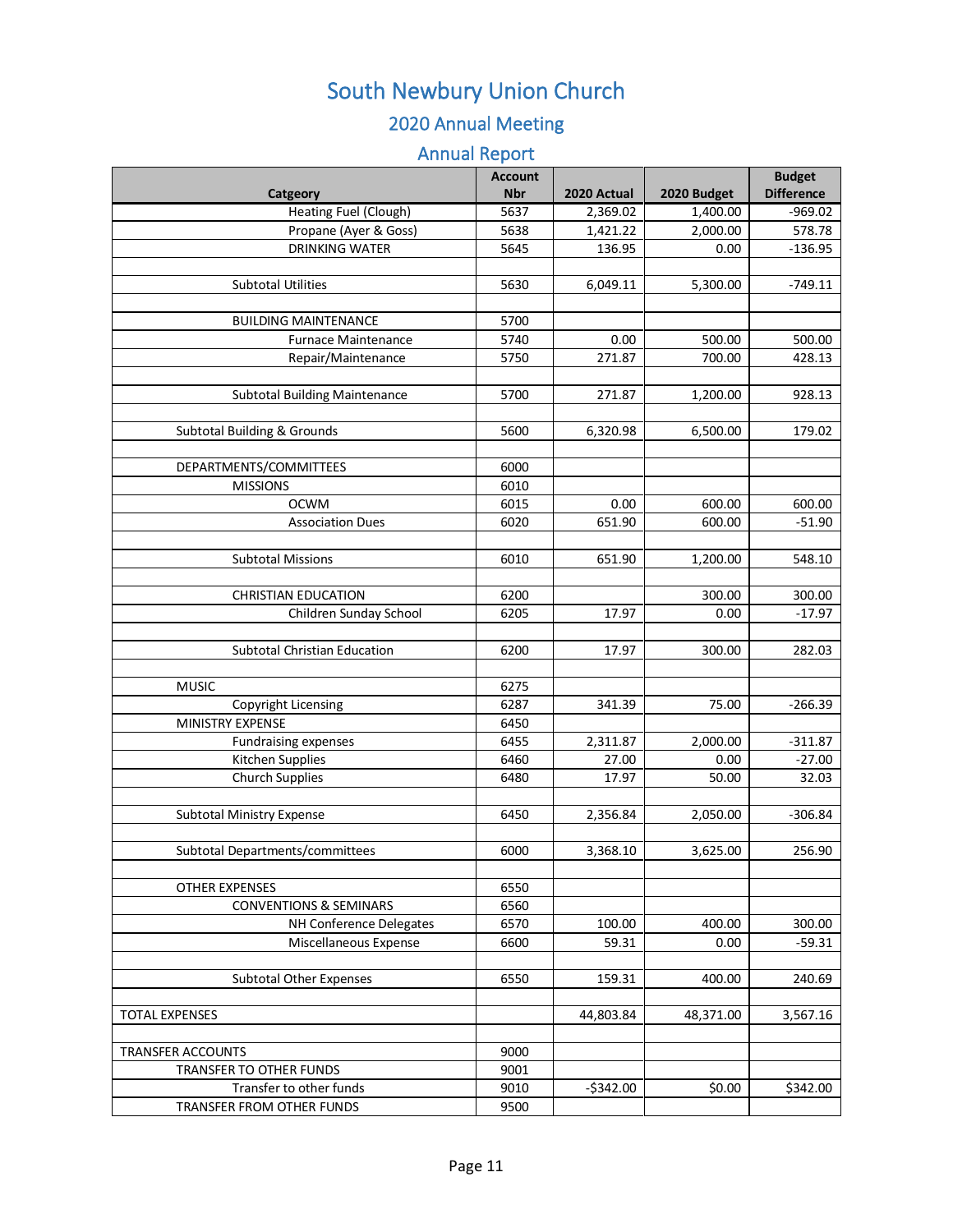### 2020 Annual Meeting

### Annual Report

|                           | <b>Account</b> |              |             | <b>Budget</b>     |
|---------------------------|----------------|--------------|-------------|-------------------|
| Catgeory                  | <b>Nbr</b>     | 2020 Actual  | 2020 Budget | <b>Difference</b> |
| Transfer from other funds | 9510           | 767.00       | 0.00        | $-767.00$         |
|                           |                |              |             |                   |
| <b>TOTAL TRANSFERS</b>    |                | 425.00       | 0.00        | $-425.00$         |
|                           |                |              |             |                   |
| EXCESS INCOME\EXPENSES    |                | $-51,912.41$ | -\$5,045.00 | \$3,132.59        |

### General Fund Balance Sheet: December, 2020

<span id="page-11-0"></span>

| Category                               | <b>Sub-Category</b>            | <b>Acct Nbr</b> | <b>Total</b> |
|----------------------------------------|--------------------------------|-----------------|--------------|
| <b>ASSETS</b>                          |                                | 1000            |              |
| <b>BANK ACCOUNTS</b>                   |                                | 1050            |              |
| <b>CHECKING ACCOUNTS</b>               |                                | 1100            |              |
|                                        | <b>Bar Harbor Bank</b>         | 1110            | \$1,601.87   |
| <b>TOTAL ASSETS</b>                    |                                |                 | \$1,601.87   |
|                                        |                                |                 |              |
| <b>NET ASSETS</b>                      |                                | 3000            |              |
| <b>UNRESTRICTED</b>                    |                                | 3100            |              |
|                                        | <b>Unrestricted Net Assets</b> | 3110            | \$589.56     |
| <b>DONOR RESTRICTED</b>                |                                | 3200            |              |
| TEMPORARILY RESTRICTED                 |                                | 3201            |              |
|                                        | Organ Fund                     | 3202            | 448.00       |
|                                        | Roof Fund                      | 3203            | 172.00       |
|                                        | <b>Heating Fund</b>            | 3204            | 19.09        |
|                                        |                                |                 |              |
| <b>Subtotal Temporarily Restricted</b> |                                | 3201            | 639.09       |
|                                        |                                |                 |              |
|                                        |                                |                 |              |
| <b>Subtotal Donor Restricted</b>       |                                | 3200            | 639.09       |
|                                        |                                |                 |              |
| <b>TOTAL EQUITY</b>                    |                                |                 | \$1,228.65   |
|                                        |                                |                 |              |
|                                        |                                |                 |              |
| TOTAL LIABILITIES AND EQUITY           |                                |                 | \$1,228.65   |

# Deaconate Fund Balance Sheet: December, 2020

<span id="page-11-1"></span>

| Category                          | <b>Acct Nbr</b> | <b>Total</b> |
|-----------------------------------|-----------------|--------------|
| <b>ASSETS</b>                     | 1000            | \$0.00       |
| <b>BANK ACCOUNTS</b>              | 1050            | \$0.00       |
| <b>CHECKING ACCOUNTS</b>          | 1100            | \$0.00       |
| <b>Bar Harbor Bank</b>            | 1110            | \$200.00     |
| <b>Bar Harbor Deacons</b>         | 1120            | \$10,998.48  |
| <b>Subtotal Checking Accounts</b> | 1100            | \$11,198.48  |
| <b>Subtotal Bank Accounts</b>     | 1050            | \$11,198.48  |
| <b>TOTAL ASSETS</b>               |                 | \$11,198.48  |
| <b>NET ASSETS</b>                 | 3000            | \$0.00       |
| <b>UNRESTRICTED</b>               | 3100            | \$0.00       |
| <b>Unrestricted Net Assets</b>    | 3110            | \$5,785.91   |
| <b>DONOR RESTRICTED</b>           | 3200            | \$0.00       |
| <b>TEMPORARILY RESTRICTED</b>     | 3201            | \$0.00       |
| <b>Food Pantry Fund</b>           | 3205            | \$5.513.38   |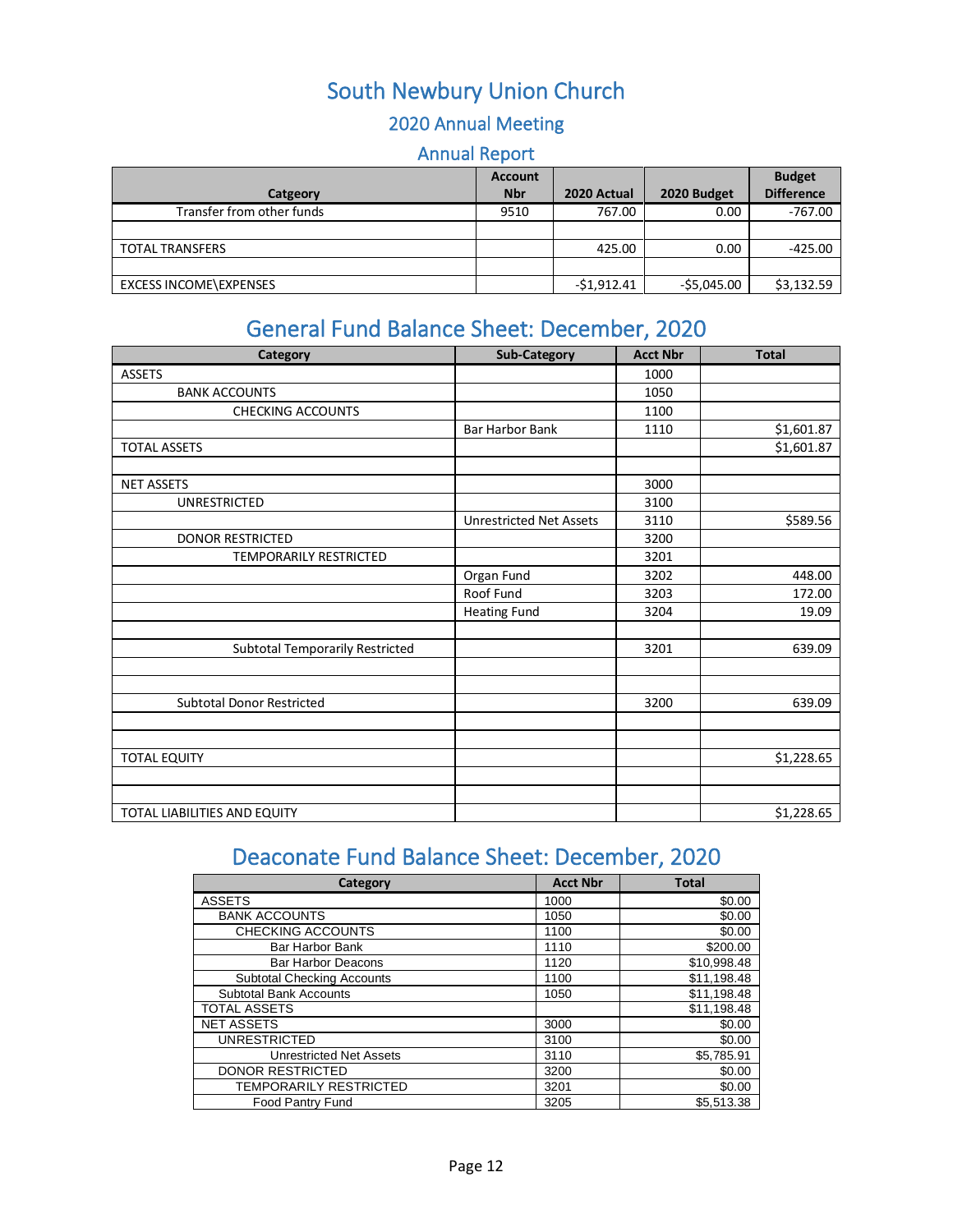#### 2020 Annual Meeting

#### Annual Report

| Category                               | <b>Acct Nbr</b> | <b>Total</b> |
|----------------------------------------|-----------------|--------------|
| <b>Memorial Contributions</b>          | 3206            | \$1,481.62   |
| Ukama Support                          | 3215            | \$371.50     |
| <b>Youth Ministry</b>                  | 3220            | \$329.66     |
| <b>Subtotal Temporarily Restricted</b> | 3201            | \$7,696.16   |
| <b>Subtotal Donor Restricted</b>       | 3200            | \$7,696.16   |
| <b>TOTAL EQUITY</b>                    |                 | \$13,482.07  |
| TOTAL LIABILITIES AND EQUITY           |                 | \$13,482.07  |

### Capital Fund Balance Sheet: December, 2020

<span id="page-12-0"></span>

| Category                       | <b>Acct Nbr</b> | <b>Total</b>  |
|--------------------------------|-----------------|---------------|
| <b>ASSETS</b>                  | 1000            |               |
| <b>BANK ACCOUNTS</b>           | 1050            |               |
| <b>CHECKING ACCOUNTS</b>       | 1100            |               |
| <b>Bar Harbor Capital</b>      | 1130            | \$13,529.74   |
| <b>INVESTMENTS</b>             | 1300            |               |
| <b>UCF CAPITAL</b>             | 1310            | $-$55.19$     |
| UCF CAPITAL INVESTMENTS        | 1315            | \$5,538.18    |
| UCF capital gain/loss          | 1315-001        | $-$ \$363.67  |
| Subtotal Investments           | 1300            | \$5,119.32    |
| TOTAL ASSETS                   |                 | \$18,649.06   |
| <b>LIABILITIES</b>             | 2000            |               |
| LONG-TERM LIABILITIES          | 2600            |               |
| <b>MORTGAGES &amp; LOANS</b>   | 2610            |               |
| Cornerstone loan               | 2620            | \$54,827.77   |
| TOTAL LIABILITIES              |                 | \$54,827.77   |
| <b>NET ASSETS</b>              | 3000            |               |
| <b>UNRESTRICTED</b>            | 3100            |               |
| <b>Unrestricted Net Assets</b> | 3110            | $-$36,200.60$ |
| <b>DONOR RESTRICTED</b>        | 3200            |               |
| <b>TEMPORARILY RESTRICTED</b>  | 3201            |               |
| debt reduction                 | 3207            | \$395.00      |
| <b>TOTAL EQUITY</b>            |                 | $-$35,805.60$ |
| TOTAL LIABILITIES AND EQUITY   |                 | \$19,022.17   |

### Report for Financial Review 2021

<span id="page-12-1"></span>The objectives of the 2021 SNUC Financial Review were as briefly described below.

- To reconcile entries made in PowerChurch ("PC") for each of the three (3) primary SNUC bank accounts / funds with those reflected in the Bar Harbor bank statements covering the January 1, 2020 – December 31, 2020 period.
- To determine the origin of errors / discrepancies where differences between the PC entries and the bank statements exist and to identify corrective actions needed. This would include instances where the PC entries were deemed to have been "reconciled".
- To identify other transactions which did not necessarily result in out-of-balance conditions, but still represented some type of recordkeeping error.
- To recommend, where applicable, improved procedures.

As a follow-up action to the 2020 Financial Review of the 2019 records, SNUC began utilizing the Bank Account Reconciliation functionality incorporated into the PowerChurch software. Use of that process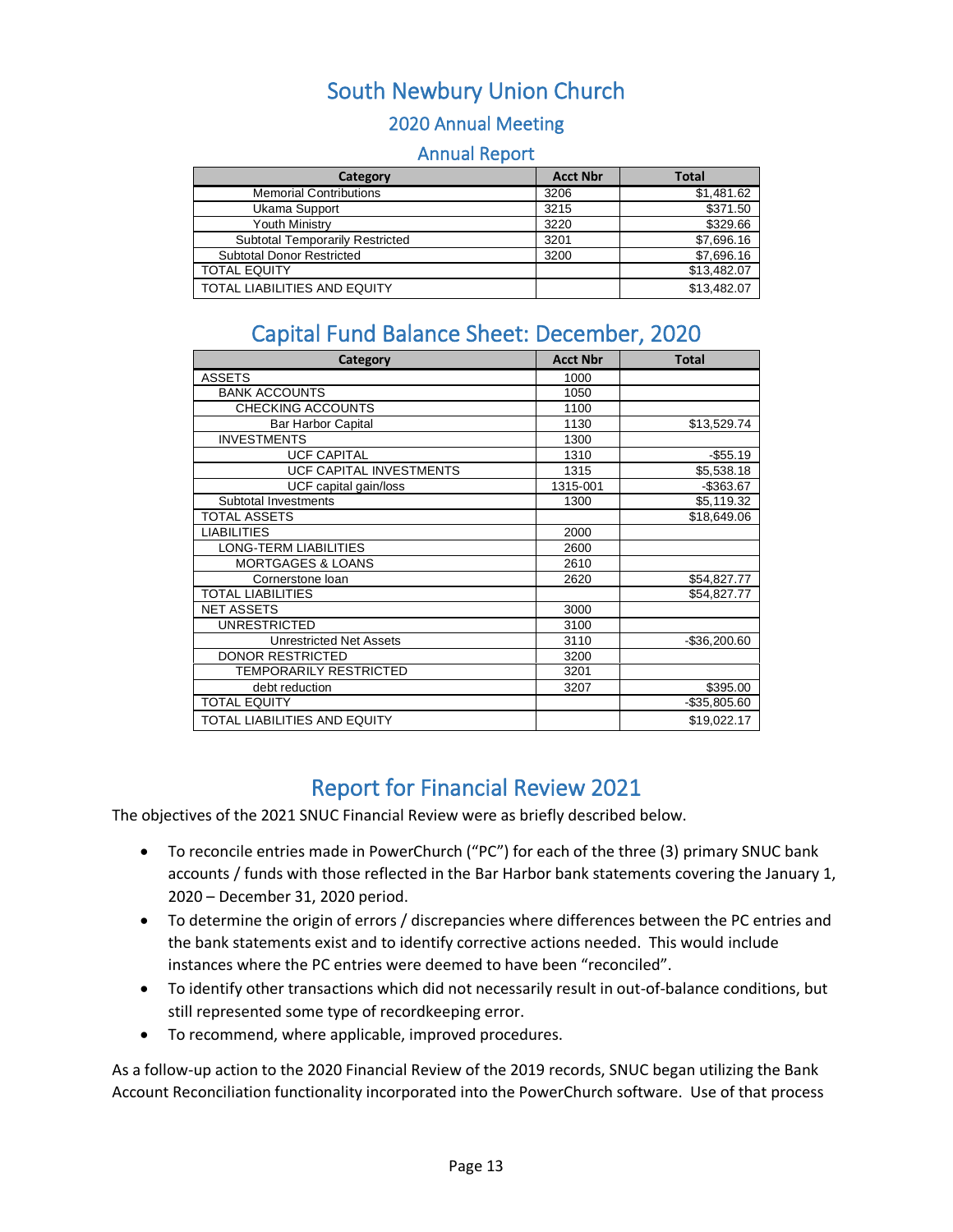### 2020 Annual Meeting

#### Annual Report

essentially forces the user to balance the PC entries with the period-end balance reported on a bank statement. Based on that, I found that where PC entries did not initially balance to the statements, those PC entries were simply reversed or 1-time "Balance Adjustments" were input to PC without having significant research being performed. While this procedure leads to undocumented entries which would cause a *real* audit to fail, it did allow all three bank accounts to be termed "in balance" for end-of-year 2020.

The Financial Review completed in mid-April. A set of corrective actions aimed at eliminating the "Balance Adjustment" entries in the General Fund while keeping the GF account in a balanced, reconciled status was sent to the Finance Committee (Marj, Heather, Nancy & Gail), Mary, and Dave on April 16<sup>th</sup>. Those General Fund corrections were applied to the Production copy of the PC system by Nancy and myself on June 1, 2021.

In summary, the tasks below should still be accomplished at the earliest time possible.

- 1. Transfer the \$242.00 identified in my initial report as currently "residing" in the General Fund bank account, but which actually belong in the Diaconate Fund account.
- 2. Even with a 12/31/20**19** Capital Fund Balance Adjustment in place, a Contribution record showing \$812 dated 12/24/2019 remains *unreconciled*. That is, unless someone can find where this amount is "buried" in the adjustment, it seems to simply be *missing* since no corresponding deposit appeared on any subsequent bank statement.

A final note: A review of the security permissions currently in effect in PC should be conducted at the earliest convenient time. Numerous security set-ups are far from what would be considered "best practices". Additionally, if Dave is wanting / needing to extricate himself from being responsible for most PC data, reassigning permissions is both necessary and *very* strongly recommended.

Respectfully Submitted,

<span id="page-13-0"></span>Jim Schultz

### Report for Deaconate Board

The Diaconate had the special job of keeping worship going through the pandemic. We had a lot of changes but were flexible enough to go with the flow. We may have to remember what "normal" is like when we finally get through it. Our biggest change was with technology; a huge learning curve for so many of us. We did manage to keep some things from being cancelled.

We opened the food pantry to 5 days a week and offered free lunches. We also delivered food to those who could not get out.

The holiday baskets were a gift card in lieu of a box of food. Our final decision for this was based on a shortage of turkeys.

We moved meetings to Zoom (virtual).

We had palms to pick up or deliver.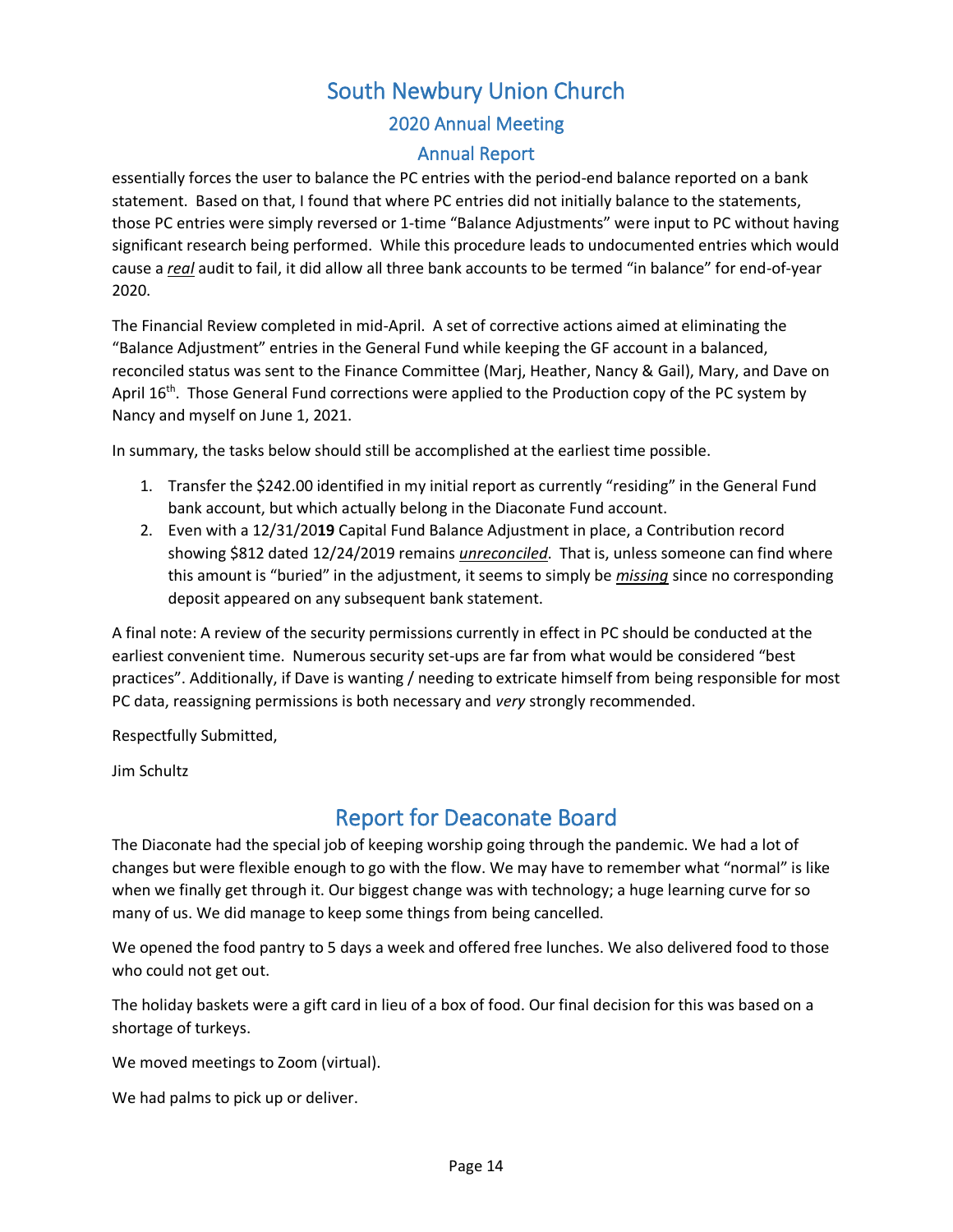#### 2020 Annual Meeting

#### Annual Report

We cancelled the Easter egg hunt, but kept the rabies clinic.

We kept the flu clinic and moved to Facebook Live for service.

We started using the TV to display the service and hymn verses, and moved to the projector (donated) on the wall. During the time of service in the Friendship House, we used the TV.

We continued our quarterly fundraising (i.e. One Great Hour of Sharing) by including the envelopes in the Shalom mail out.

We bought a nice camera and meeting microphone which improved virtual worship. Part of our ordered technology is still on back order.

As you can see, flexibility was the key to keeping the church going.

Respectfully,

Pat Oakes,

<span id="page-14-0"></span>President, Diaconate Board

### Pastor's Report 2020 – 2021

"It is appropriate for you who began last year not only to do something but even to desire to do something– now finish it, so that your eagerness may be matched by completing it according to your means." (2 Corinthians 8:10-11) Paul wrote this encouragement to the Christians in Corinth, who had started to participate in his appeal to financially support the struggling "mother" church in Jerusalem but then suspended the offering. I offer it as our text for these strange times, and especially for our realizing our vision of increasing our ability to be a resource supporting community life in and around Newbury. Our "Shining the Light" campaign was suspended in 2019, and was about to restart in February 2020 when the pandemic changed everything. However, now, we really are restarting the campaign! It's not easy in the midst of a global pandemic, but thanks to God, and some incredibly committed lay leaders, we're moving along.

My report reviews our ministry together from July 2020 through May 2021. That period of time has been defined by the pandemic. First of all, we all have good reason to be grateful for our elected lay leadership – the Executive Board, led by Mary Smith, and the Deacon Board, led by Pat Oakes. Under extraordinary circumstances, and more often than not, by way of video conferencing, these boards led our church with steady hands and strong faith.

My most important role in our church is leading worship. Our worship has been livestreamed since March 2020. Between July and October of 2020, and again, starting in May 2021, we also have offered worship in person. Our boards thoughtfully developed good policies for in person events, and all of us cooperated. Thanks to everyone for that. I am grateful beyond words for the privilege of being part of our worship team. Pat Oakes, Roberta Daw, and Connie Beal came to our building Sunday after Sunday. Others, including Gail Bostic, Keira Rand, and Doris Newell, provided occasional support. We still don't have our technology dependably working for us, but we keep working to get it right. And we've made a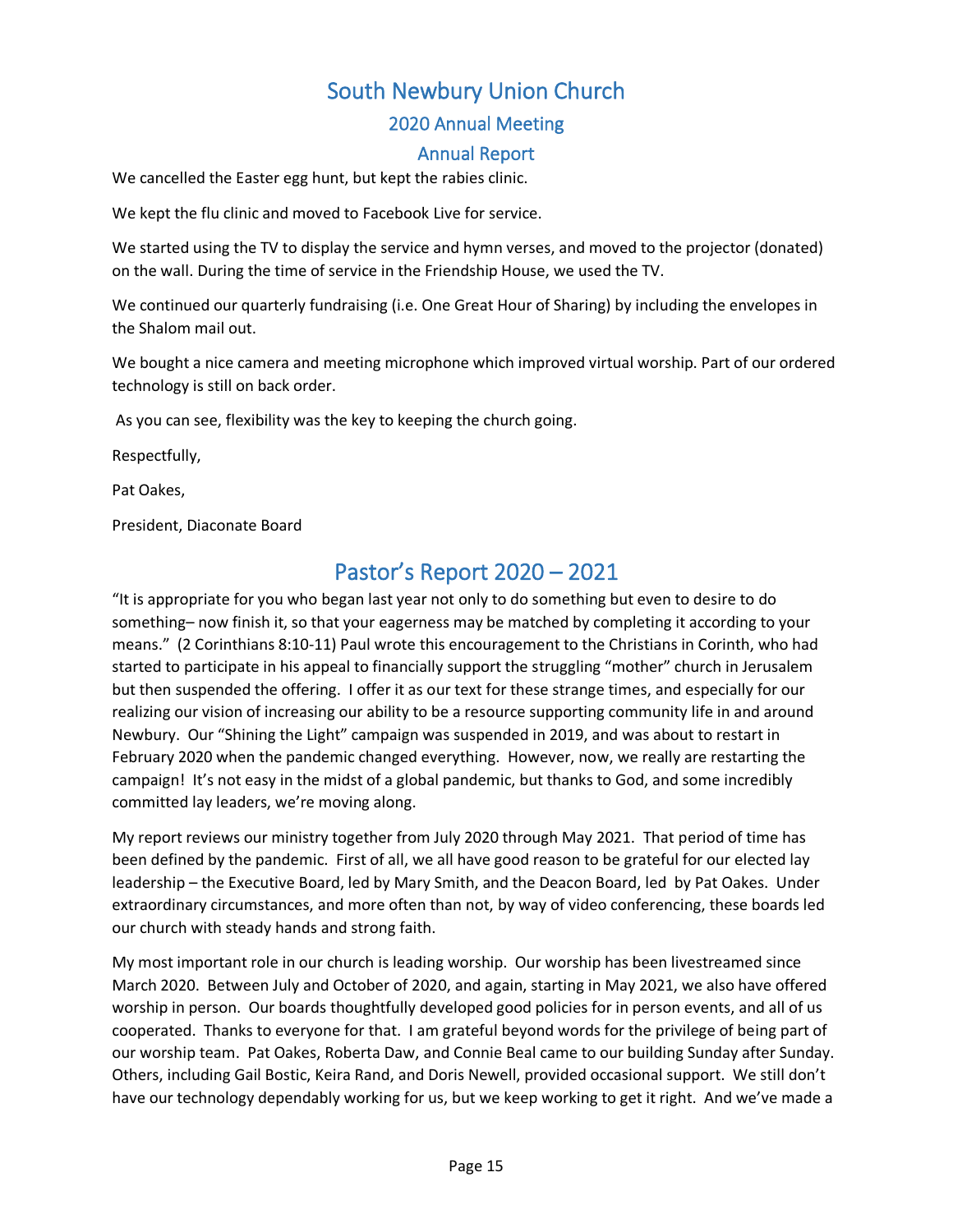# South Newbury Union Church 2020 Annual Meeting

#### Annual Report

commitment to continue livestream worship even after the "all clear" bell has rung on the Pandemic. I also commend our team of lay preachers – Pat Oakes, Christine Hill, Heather Weir, Deborah Clement, and Roberta Daw, the longest serving lay preacher, who retired from this ministry, but continues to be involved in worship leadership.

Second only to worship is the ministry of pastoral care. The pandemic impacted how I provide spiritual care and support. In 2020, my records show 72 pastoral care 'visits,' with more than half by telephone, and none in a hospital. Often the visits took place outdoors at a picnic table. I continue to be grateful for the privilege of offering support and encouragement to people facing any kind of challenge.

A small but thoughtful group of adults have studied scripture with me throughout the year. We studied selected Psalms in the summer of 2021. We studied the Book of Acts starting in September 2020 and continuing through April of 2021. We are currently studying the book of the prophet Amos. Even on Zoom, these conversations are stimulating and thoughtful. I thank the students for 'hanging in there' under often challenging circumstances.

I continue to have a variety of administrative and communication responsibilities. I maintain our web site, produce the E-Pistle, and gather information for bulletin and spoken announcements. I continue to serve as system administrator of our database (Powerchurch) which keeps track of people associated with our congregation as well as our income and expenses. Slowly, lay people are learning how to do what I've been doing. We have a ways to go in that regard, but I do appreciate the willingness of various people to learn how to do some of these tasks.

I have participated in the re-start of our "Shining the Light" Capital Campaign. This current effort focuses on renovating the Friendship House. We've put together two committees comprised of some dedicated and resourceful people – the Campaign Committee, led by Gail Bostic, and the Building Committee, led by Scott Wallace. Having two committees with two different but interlocking areas of concern has worked very well for us. We are committed to making the appeal for community support only when we're really ready. We all should be grateful to the people on these committees for their persistence and thoughtfulness as they continue this effort on behalf of our congregation and our community.

I also participated in our process of discerning whether to be an official "Open and Affirming" congregation of the United Church of Christ. Gail Bostic, Roberta Daw, and Keira Rand led this effort. It is not surprising in our church that we are enjoying consistent support from our members to embrace the Open and Affirming way of being community. At our Annual Meeting, we will vote whether or not to adopt our Open and Affirming covenant. Should the vote be in the affirmative, our efforts to embody this identity will be just beginning. I hope many of you will share stories, ideas, and concerns as we move forward with this.

My covenant with the South Newbury Union Church expects me to be active in the wider church. I serve as the chairperson of the New Hampshire Conference's Ukama Mission Group, the committee which supports the conference's partnership with the United Church of Christ in Zimbabwe. I am proud to let you know that churches and people in the conference raised over \$16,000 for the purpose of alleviating hunger among people associated with UCCZ churches. Communication with our partners in Zimbabwe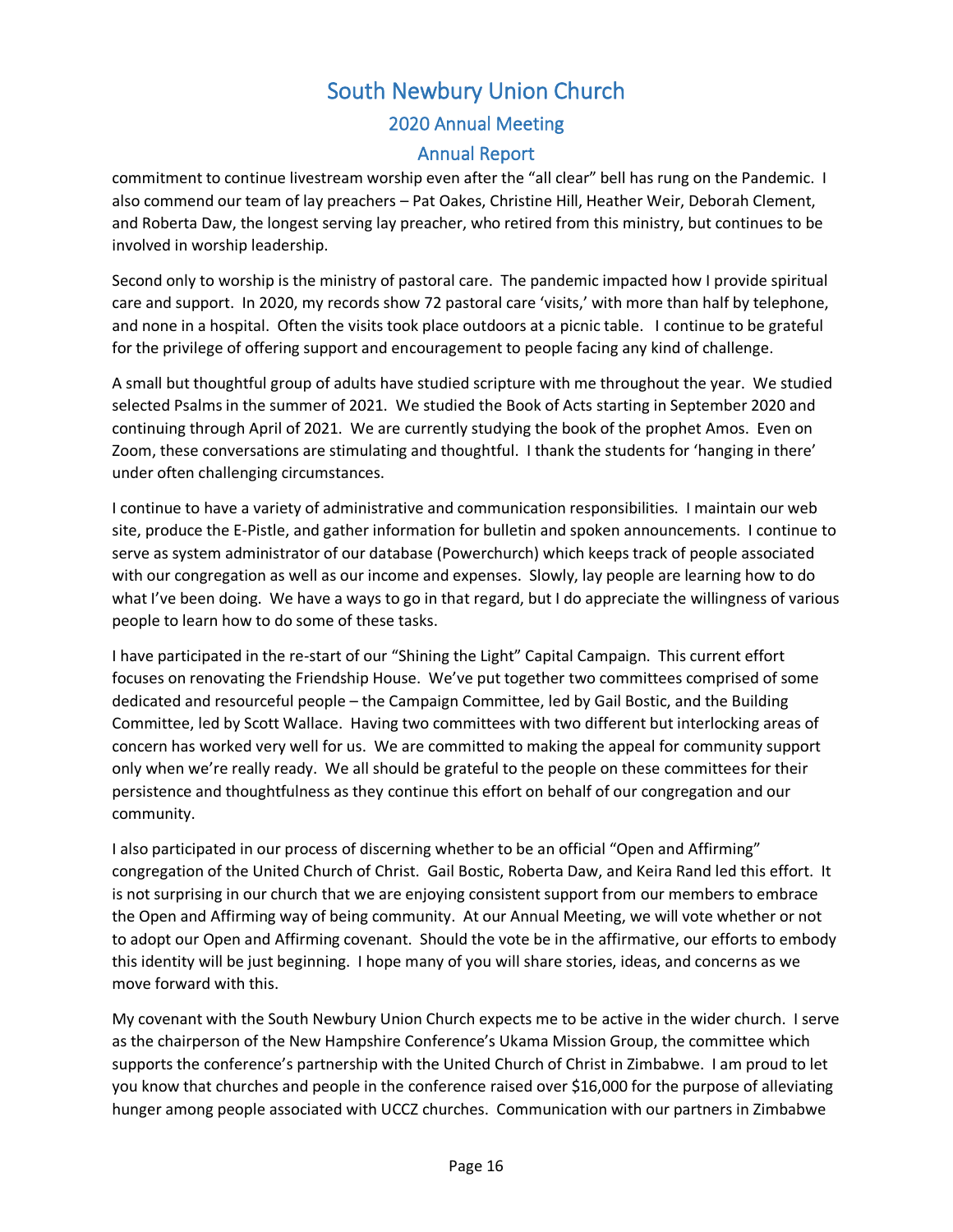# South Newbury Union Church 2020 Annual Meeting

#### Annual Report

has become much more dependable. I tend to be the person with whom our partners regularly connect, most often by WhatsApp, an internet app for texting and talking and sending photos.

Along with a number of our lay members, I have attended the Annual Meeting of the New Hampshire Conference, the Spring and Fall meetings of the Merrimack Association, and a number of Ecclesiastical Council– that's the process that the United Church of Christ uses to authorize a person for ordination. We are rightly thankful to God for calling the remarkable people to ministry whom we met in these councils this past year.

As we move, carefully and thoughtfully, into a post-pandemic world, it is incumbent upon us to discern together the characteristics of church and ministry in this very new, very unfamiliar world. What comes along us into this new reality is our faith, our resiliency, our openness to new ways of doing things, and our commitment to mission in and with people in our neighborhood. We will do well to think 'evangelically' as we find our way into this new future – meaning, we should be ready to invite people to sharing the life of Christ and participating in our life and ministry. We have good news to share. We have a welcoming community. We have the spirit of serving as Jesus served. May we make good use of the gifts we have received.

### Report for the Nominating Committee

#### <span id="page-16-1"></span><span id="page-16-0"></span>Executive Board

<span id="page-16-2"></span>

| Scott Wallace (Chairperson)        | $2021 - 2025*$ |
|------------------------------------|----------------|
| Joyce Laporte (Vice-Chairperson)   | 2021-2023      |
| Maralyn Doyle (Clerk)              | 2021 - 2023    |
| Pat Oakes (Treasurer)              | 2021-2025*     |
| Heather Weir (Financial Secretary) | 2020 - 2022    |
| Marj Schultz                       | 2020-2022      |
| Vacant - at-large                  |                |
| Deaconate Board                    |                |
| Deb Graham                         | $2021 - 2025*$ |
| Keira Rand                         | 2021-2023      |
| Elyce Reny                         | $2021 - 2023$  |
| <b>Christine Hill</b>              | 2020 - 2022    |
| <b>Gail Bostic</b>                 | 2020 - 2022    |
| Roberta Daw                        | 2020 - 2022    |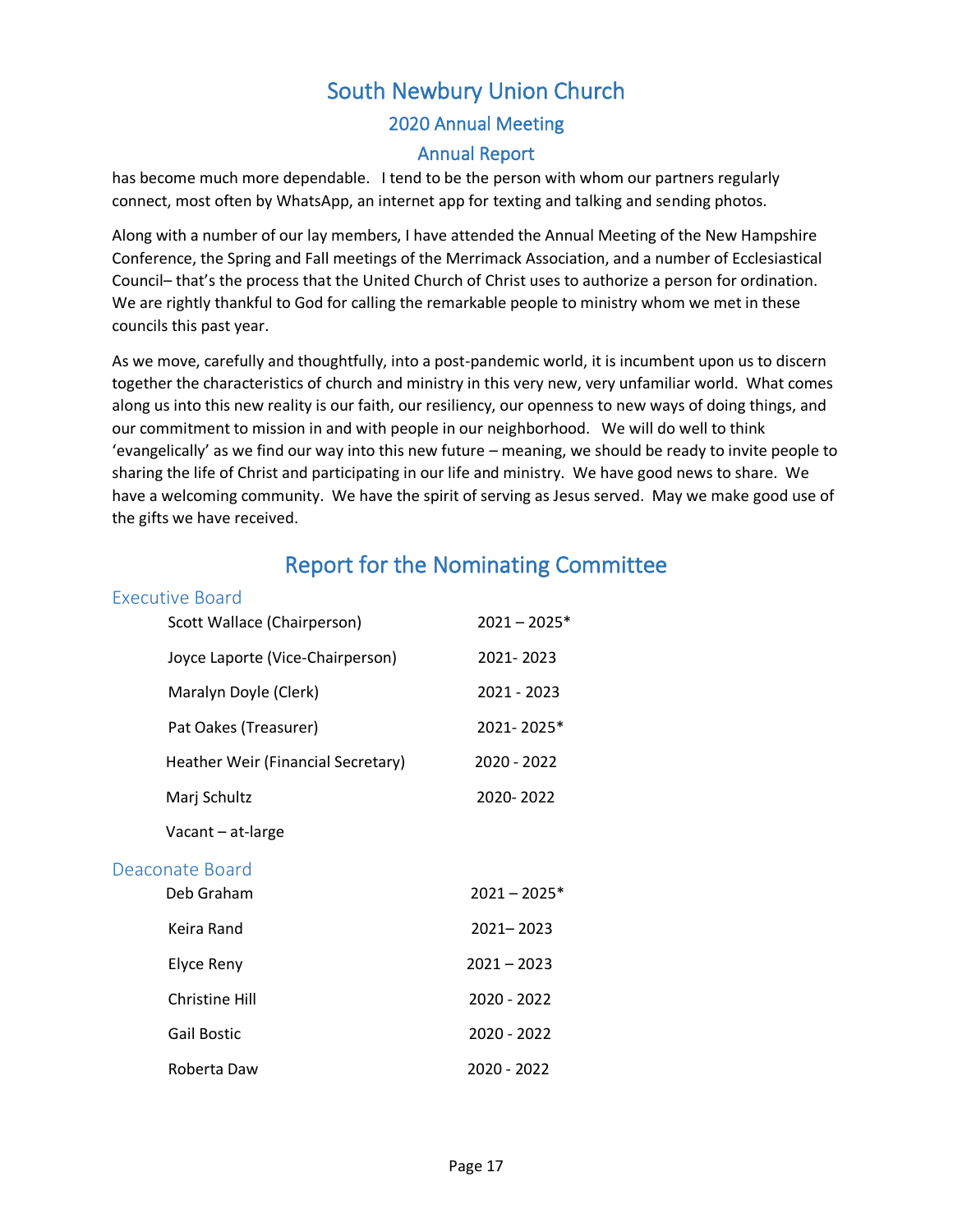### 2020 Annual Meeting

#### Annual Report

#### <span id="page-17-0"></span>Delegates to Association and Conference meetings

<span id="page-17-1"></span>

| Joyce LaPorte                              | 2021-2022*           |
|--------------------------------------------|----------------------|
| Keira Rand                                 | 2021-2022*           |
| Pastoral Relations<br><b>Nancy Nichols</b> | 2019-2022*           |
| Deb Graham                                 | 2021-2024*- term one |
| Mary Smith.                                | 2021-2024*- term one |
|                                            |                      |

#### (\*) - Electing at Annual Meeting

# Proposed 2022 Budget

#### <span id="page-17-2"></span>**Year-to-Year Budget Comparison**

|                                     | <b>Account</b> | <b>Year End</b> | <b>Year End</b> | <b>Year End</b>         |
|-------------------------------------|----------------|-----------------|-----------------|-------------------------|
| Catgeory                            | <b>Nbr</b>     | 12/31/20221     | 12/31/2021      | 12/31/2020              |
| <b>INCOME</b>                       | 4000           |                 |                 |                         |
| <b>CONTRIBUTION INCOME</b>          | 4010           |                 |                 |                         |
| Pledges                             | 4030           | \$33,683.00     | \$28,736.00     | \$28,736.00             |
| Offerings                           | 4040           | \$8,000.00      | \$7,000.00      | \$7,000.00              |
| <b>Subtotal Contribution Income</b> | 4010           | \$41,683.00     | \$35,736.00     | \$35,736.00             |
| <b>MISCELLANEOUS INCOME</b>         | 4600           |                 |                 |                         |
| <b>Building Use Income</b>          | 4610           | \$1,000.00      | \$600.00        | \$50.00                 |
| Ida Redington Funds                 | 4630           |                 |                 | \$40.00                 |
| Subtotal Miscellaneous Income       | 4600           | \$1,000.00      | \$600.00        | \$90.00                 |
| <b>FUNDRAISING INCOME</b>           | 4700           |                 |                 |                         |
| <b>Dinners</b>                      | 4710           | \$4,500.00      | \$3,996.00      | \$5,500.00              |
| Fair                                | 4720           | \$1,500.00      | \$2,000.00      | \$2,000.00              |
| Other Fund Raising                  | 4730           | \$800.00        |                 |                         |
| Subtotal Fundraising Income         | 4700           | \$6,800.00      | \$5,996.00      | \$7,500.00              |
| <b>TOTAL INCOME</b>                 |                | \$49,483.00     | \$42,332.00     | \$43,326.00             |
| <b>EXPENSES</b>                     | 5000           |                 |                 |                         |
| PASTORAL STAFF                      | 5050           |                 |                 |                         |
| PASTORAL SALARIES                   | 5055           |                 |                 |                         |
| <b>SENIOR PASTOR</b>                | 5060           |                 |                 |                         |
| SP Salary                           | 5061-001       | \$2,350.00      | \$2,350.00      | \$2,350.00              |
| SP Housing                          | 5062-002       | \$20,000.00     | \$20,000.00     | \$20,000.00             |
| <b>SP Retirement</b>                | 5063-003       | \$3,381.00      | \$3,381.00      | \$3,381.00              |
| Life and Disability                 | 5065-006       | \$363.00        | \$363.00        | \$363.00                |
| <b>Continuing Education</b>         | 5065-008       | \$350.00        | \$350.00        | \$350.00                |
| <b>Subtotal Senior Pastor</b>       | 5060           | \$26,444.00     | \$26,444.00     | \$26,444.00             |
| <b>MUSIC STAFF</b>                  | 5080           |                 |                 |                         |
| Musician's Salary                   | 5081-001       | \$3,200.00      | \$3,200.00      | \$2,880.00              |
| Pianist Salary                      | 5081-002       | \$960.00        | \$960.00        | \$900.00                |
| <b>Subtotal Music Staff</b>         | 5080           | \$4,160.00      | \$4,160.00      | \$3,780.00              |
| Subtotal Pastoral Staff             | 5050           | \$30,604.00     | \$30,604.00     | $\overline{$30,224.00}$ |
| <b>ADMINISTRATIVE EXPENSE</b>       | 5400           |                 |                 |                         |
| <b>ADVERTISING</b>                  | 5410           |                 |                 |                         |
| Advertising                         | 5414           | \$800.00        | \$600.00        | \$600.00                |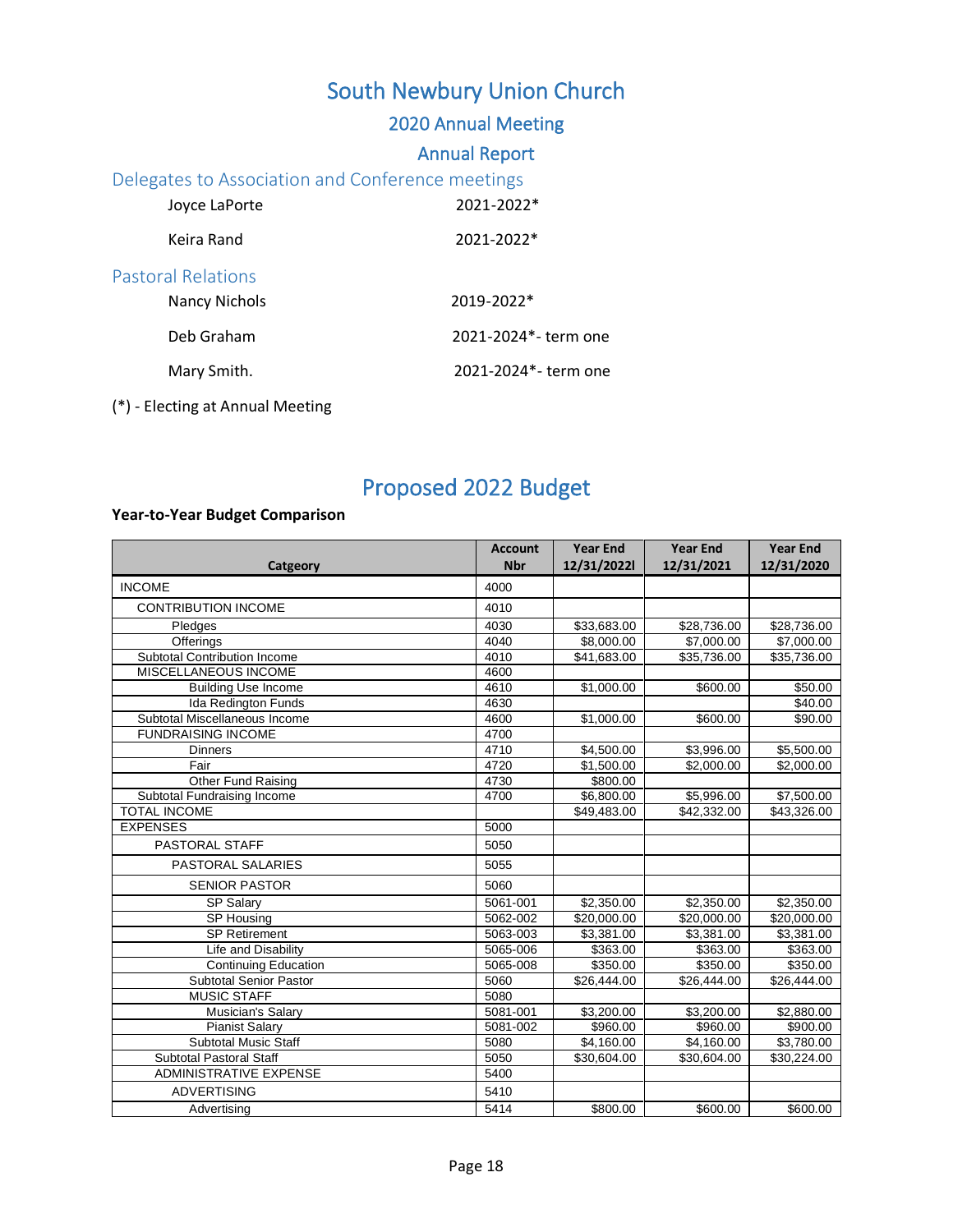### 2020 Annual Meeting

#### Annual Report

|                                      | <b>Account</b> | <b>Year End</b>      | <b>Year End</b> | <b>Year End</b> |
|--------------------------------------|----------------|----------------------|-----------------|-----------------|
| Catgeory                             | <b>Nbr</b>     | 12/31/20221          | 12/31/2021      | 12/31/2020      |
| <b>Bank Charges</b>                  | 5420           | \$50.00              | \$50.00         | \$50.00         |
| <b>Office Supplies</b>               | 5430           | \$250.00             | \$300.00        | \$250.00        |
| Postage                              | 5440           | \$400.00             | \$400.00        | \$400.00        |
| Printing                             | 5450           | \$50.00              | \$50.00         | \$300.00        |
| Property & Liability Ins             | 5460           | \$2,760.00           | \$2,760.00      | \$2,512.00      |
| Mileage Reimbursements               | 5470           | \$1,100.00           | \$1,100.00      | \$1,100.00      |
| Copier Maintenance                   | 5490           | \$500.00             | \$500.00        | \$500.00        |
| <b>PHONES</b>                        | 5515           |                      |                 |                 |
| Church Phone                         | 5517           | \$600.00             | \$600.00        | \$980.00        |
| <b>INTERNET</b>                      | 5550           |                      |                 |                 |
| Internet (with phone)                | 5551           | \$500.00             | \$720.00        | \$720.00        |
| Website                              | 5555           | \$50.00              | \$50.00         | \$40.00         |
| <b>Constant Contact Contract</b>     | 5565           | \$154.00             | \$154.00        | \$170.00        |
| video conferencing (zoom)            | 5566           | \$180.00             | \$180.00        |                 |
| Subtotal Internet                    | 5550           | \$884.00             | \$1,104.00      | \$930.00        |
| <b>COMPUTER EXPENSES</b>             | 5570           |                      |                 |                 |
| Tech support                         | 5575           | \$150.00             | \$150.00        |                 |
| Subtotal Administrative Expense      | 5400           | \$7,544.00           | \$7,614.00      | \$7,622.00      |
| <b>BUILDING &amp; GROUNDS</b>        | 5600           |                      |                 |                 |
| <b>UTILITIES</b>                     | 5630           |                      |                 |                 |
| Electricity - Church                 | 5635           | \$800.00             | \$800.00        | \$500.00        |
| Electricity - Friendship             | 5636           | \$2,000.00           | \$2,000.00      | \$1,400.00      |
| <b>Heating Fuel (Clough)</b>         | 5637           | \$2,000.00           | \$2,000.00      | \$1,400.00      |
| Propane (Ayer & Goss)                | 5638           | \$2,000.00           | \$2,000.00      | \$2,000.00      |
| <b>Subtotal Utilities</b>            | 5630           | \$6,800.00           | \$6,800.00      | \$5,300.00      |
| <b>BUILDING MAINTENANCE</b>          | 5700           |                      |                 |                 |
| Furnace Maintenance                  | 5740           | \$500.00             | \$500.00        | \$500.00        |
| Repair/Maintenance                   | 5750           | \$200.00             | \$200.00        | \$700.00        |
| <b>Subtotal Building Maintenance</b> | 5700           | \$700.00             | \$700.00        | \$1,200.00      |
| Subtotal Building & Grounds          | 5600           | \$7,500.00           | \$7,500.00      | \$6,500.00      |
| DEPARTMENTS/COMMITTEES               | 6000           |                      |                 |                 |
| <b>MISSIONS</b>                      | 6010           |                      |                 |                 |
| <b>OCWM</b>                          | 6015           | \$600.00             | \$600.00        | \$600.00        |
| <b>Association Dues</b>              | 6020           | \$600.00             | \$600.00        | \$600.00        |
| <b>Subtotal Missions</b>             | 6010           | \$1,200.00           | \$1,200.00      | \$1,200.00      |
| <b>CHRISTIAN EDUCATION</b>           | 6200           |                      |                 | \$300.00        |
| <b>MUSIC</b>                         | 6275           |                      |                 |                 |
| <b>Copyright Licensing</b>           | 6287           | $\overline{$}185.00$ | \$185.00        | \$75.00         |
| <b>MINISTRY EXPENSE</b>              | 6450           |                      |                 |                 |
| Fundraising expenses                 | 6455           | \$2,000.00           | \$2,000.00      | \$2,000.00      |
| <b>Church Supplies</b>               | 6480           | \$50.00              | \$50.00         | \$50.00         |
| <b>Subtotal Ministry Expense</b>     | 6450           | \$2,050.00           | \$2,050.00      | \$2,050.00      |
| Subtotal Departments/committees      | 6000           | \$3,435.00           | \$3,435.00      | \$3,625.00      |
| <b>OTHER EXPENSES</b>                | 6550           |                      |                 |                 |
| <b>CONVENTIONS &amp; SEMINARS</b>    | 6560           |                      |                 |                 |
| NH Conference Delegates              | 6570           | \$400.00             | \$400.00        | \$400.00        |
| <b>TOTAL EXPENSES</b>                |                | \$49,483.00          | \$49,553.00     | \$48,371.00     |
| <b>TOTAL BUDGETED INCOME/EXPENSE</b> | $\mathbf{r}$   | \$0.00               | $-$7,221.00$    | $-$5,045.00$    |

### Open and Affirming Covenant

<span id="page-18-0"></span>The faith community of the South Newbury Union Church, Newbury New Hampshire, reaffirms our shared covenant and beliefs that the Gospel of Jesus Christ calls us to love one another and to extend welcome to all people. We affirm that each individual is a child of God and that all are worthy of God's love and grace.